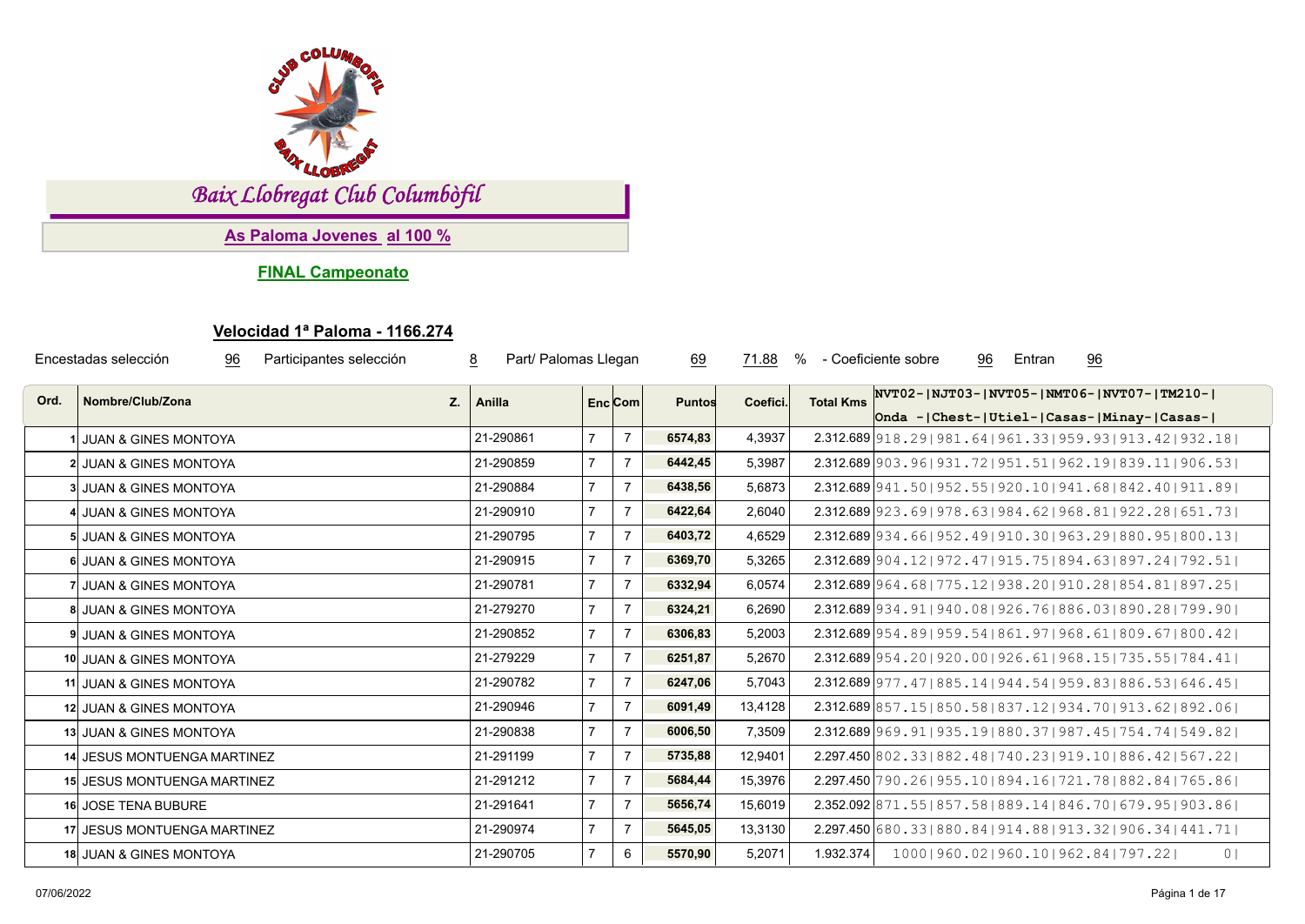| Ord. | Nombre/Club/Zona<br>Z.             | Anilla    | Enc <sub>i</sub> Com |   | <b>Puntos</b> | Coefici. | NVT02- NJT03- NVT05- NMT06- NVT07- TM210- <br><b>Total Kms</b>           |
|------|------------------------------------|-----------|----------------------|---|---------------|----------|--------------------------------------------------------------------------|
|      |                                    |           |                      |   |               |          | Onda - Chest-   Utiel-   Casas-   Minay-   Casas-                        |
|      | 19 JUAN & GINES MONTOYA            | 21-290765 | 6                    | 6 | 5538,40       | 5,5734   | 1.932.374 904.04   921.78   896.20   968.46   904.92                     |
|      | 20 JUAN & GINES MONTOYA            | 21-290916 | $\overline{7}$       | 6 | 5532,22       | 4,8598   | 1.932.374 945.05   941.00   904.01   910.05   859.45  <br>0 <sup>1</sup> |
|      | 21 JUAN & GINES MONTOYA            | 21-290764 | 6                    | 6 | 5515,57       | 6,5744   | 1.932.374 872, 04   940, 54   915, 96   943, 03   904, 48                |
|      | 22 JUAN & GINES MONTOYA            | 21-290738 | 6                    | 6 | 5497,05       | 5,0164   | 1.932.374 941.59   938.92   926.71   877.96   842.29                     |
|      | 23 JUAN & GINES MONTOYA            | 21-279253 | 6                    | 6 | 5485,22       | 6,4699   | 1.932.374 892,86   939,90   895,76   901,50   886,23                     |
|      | 24 JUAN & GINES MONTOYA            | 21-290942 | 6                    | 6 | 5480,99       | 7,2211   | 1.932.374 882.18   958.21   861.12   962.64   908.50                     |
|      | 25 JUAN & GINES MONTOYA            | 21-290952 | 6                    | 6 | 5467,46       | 7,0823   | 1.932.374 889, 40   915, 43   944, 43   886, 07   889, 12                |
|      | 26 JUAN & GINES MONTOYA            | 21-290926 | 6                    | 6 | 5439,57       | 8,2266   | 1.932.374 881.52   932.45   842.73   969.17   908.66                     |
|      | 27 JUAN & GINES MONTOYA            | 21-290771 | 6                    | 6 | 5436,84       | 7,4346   | 1.932.374 918, 21   850, 54   904, 41   933, 99   900, 93                |
|      | 28 JESUS MONTUENGA MARTINEZ        | 21-291145 | $\overline{7}$       | 6 | 5407,40       | 9,8901   | 1.919.312 810, 29 888, 83 943, 63 957, 73 927, 99<br>0 <sup>1</sup>      |
|      | 29 JUAN & GINES MONTOYA            | 21-279228 | 6                    | 6 | 5403,89       | 9,3947   | 1.932.374 870.38   941.70   887.62   962.74   876.15                     |
|      | 30 JOSE TENA BUBURE                | 21-291606 | $\overline{7}$       | 6 | 5312,47       | 10,3278  | 1.966.148 837.82   917.31   891.97   857.22   895.91  <br>0 <sup>1</sup> |
|      | 31 JUAN & GINES MONTOYA            | 21-290883 | 6                    | 6 | 5295,63       | 11,1947  | 1.932.374 888.57   921.45   887.19   856.81   875.81                     |
|      | 32 JUAN & GINES MONTOYA            | 21-279223 | 6                    | 6 | 5280,03       | 10,9129  | 1.932.374 869.88   920.95   946.06   837.15   842.29                     |
|      | 33 JOSE TENA BUBURE                | 21-291614 | 6                    | 6 | 5269,68       | 11,3919  | 1.966.148 859.87   957.89   921.73   875.93   929.61                     |
|      | 34 JUAN & GINES MONTOYA            | 21-290957 | 6                    | 6 | 5241,78       | 11,1763  | 1.932.374 904, 12   896, 97   921, 23   918, 40   909, 23                |
|      | 35 JUAN & GINES MONTOYA            | 21-290847 | 6                    | 6 | 5240,75       | 9,9071   | 1.932.374 759.69 959.72 928.17   950.72   757.26                         |
|      | <b>36 JUAN &amp; GINES MONTOYA</b> | 21-290812 | 6                    | 6 | 5226,04       | 10,8715  | 1.932.374 917, 26 940, 83 895, 96 876, 58 807, 40                        |
|      | 37 JUAN & GINES MONTOYA            | 21-279263 | 6                    | 6 | 5206,59       | 8,1440   | 1.932.374 954.46   905.30   947.09   846.46   648.54                     |
|      | 38 JOSE TENA BUBURE                | 21-284027 | 6                    | 6 | 5203,41       | 10,6700  | $1.966.148$ 822.48   946.82   887.35  <br>824.14   868.32                |
|      | 39 JUAN & GINES MONTOYA            | 21-290832 | 6                    | 6 | 5183,42       | 6,5732   | 1.932.374 941.67   952.43   867.18   983.19   517.47                     |
|      | 40 JUAN & GINES MONTOYA            | 21-290839 | 6                    | 6 | 5181,01       | 8,2960   | 1.932.374 877.63 940.83 840.58 960.63 621.73                             |
|      | 41 JUAN & GINES MONTOYA            | 21-279235 | 6                    | 6 | 5168,02       | 7,7203   | $1.932.374$ 871.10   932.68   907.64   950.33   562.94                   |
|      | 42 JUAN & GINES MONTOYA            | 21-279222 | 6                    | 6 | 5140,42       | 9,7620   | 1.932.374 934.49   931.49   840.15   719.83   807.88                     |
|      | 43 JUAN & GINES MONTOYA            | 21-290724 | 6                    | 6 | 5122,56       | 3,7656   | 1.932.374 953.16 959.54 933.11 959.93 323.95                             |
|      | 44 JUAN & GINES MONTOYA            | 21-279246 | 6                    | 6 | 5110,36       | 10,2125  | 1.932.374 830.74 885.39 921.28 968.10 610.54                             |
|      | 45 JESUS MONTUENGA MARTINEZ        | 21-291107 | 6                    | 6 | 5105,28       | 8,1124   | 1.919.312 452.04   955.88   925.10   927.19   876.86                     |
|      | 46 JUAN & GINES MONTOYA            | 21-290778 | 6                    | 6 | 5070,30       | 11,1038  | 1.932.374 864.39   937.71   939.43   888.38   594.51                     |
|      | 47 JUAN & GINES MONTOYA            | 21-290951 | 6                    | 6 | 5066,75       | 10,6609  | $1.932.374$   945.56   867.17   940.55   962.24   854.67                 |
|      | 48 JESUS MONTUENGA MARTINEZ        | 21-290976 | 6                    | 6 | 5061,01       | 6,8932   | 1.919.312 915.09 882.02 920.63 961.75   429.68                           |
|      | 49 JUAN & GINES MONTOYA            | 21-279286 | 6                    | 6 | 5043,12       | 10,9434  | 1.932.374 620.76   927.37   885.43   944.67   742.77                     |
|      | 50 JUAN & GINES MONTOYA            | 21-290775 | 6                    | 6 | 5041,44       | 11,4105  | $1.932.374$  904.43   911.29   818.60   955.80   616.46                  |
|      | 51 JUAN & GINES MONTOYA            | 21-290866 | 6                    | 6 | 5020,92       | 12,6889  | 1.932.374 900.18   885.19   840.41   969.07   870.07                     |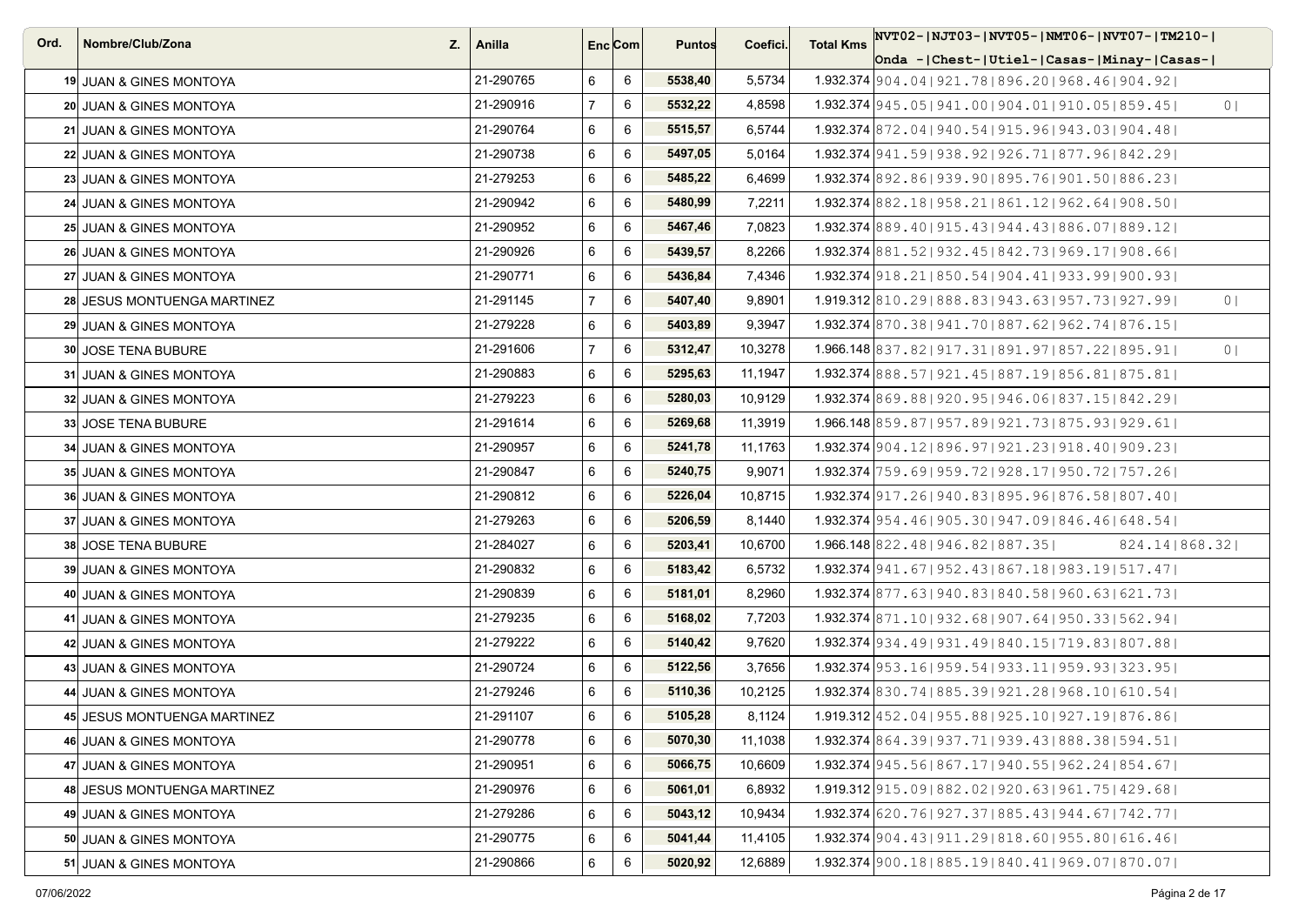| Ord. | Nombre/Club/Zona<br>Z.      | Anilla    | Enc <sub>i</sub> Com |                 | <b>Puntos</b> | Coefici. | NVT02- NJT03- NVT05- NMT06- NVT07- TM210- <br><b>Total Kms</b>               |
|------|-----------------------------|-----------|----------------------|-----------------|---------------|----------|------------------------------------------------------------------------------|
|      |                             |           |                      |                 |               |          | Onda - Chest- Utiel- Casas- Minay- Casas-                                    |
|      | 52 JOSE TENA BUBURE         | 21-291650 | 6                    | 6               | 5015,27       | 11,0723  | 1.966.148 822.16   958.06   904.29  <br>644.01   868.14                      |
|      | 53 JUAN & GINES MONTOYA     | 21-290953 | 6                    | 6               | 5010,18       | 9,9472   | 1.932.374 881, 22   688, 99   904, 61   876, 87   710, 65                    |
|      | 54 JUAN & GINES MONTOYA     | 21-290941 | 6                    | 6               | 4986,67       | 10,9453  | 1.932.374 913.84 941.46 905.70 837.88 554.36                                 |
|      | 55 JUAN & GINES MONTOYA     | 21-290798 | 6                    | 5               | 4976,81       | 0,2755   | 1.496.062 999.90   1000   984.33   1000  <br>0 <sup>1</sup>                  |
|      | 56 JUAN & GINES MONTOYA     | 21-290776 | 6                    | 6               | 4975,71       | 12,0078  | 1.932.374 918, 05   917, 58   906, 00   918, 58   661, 83                    |
|      | 57 JESUS MONTUENGA MARTINEZ | 21-291086 | $\overline{7}$       | 6               | 4974,71       | 3,9651   | $2.297.450 936.15 976.15 $ $1000 988.10 617.93 456.34 $                      |
|      | 58 JUAN & GINES MONTOYA     | 21-290842 | 6                    | 6               | 4962,92       | 10,4041  | 1.932.374 917.90   932.63   927.70   963.04   521.86                         |
|      | 59 JUAN & GINES MONTOYA     | 21-290825 | 6                    | 6               | 4938,03       | 13,6796  | 1.932.374 868,80   787,12   821,66   713,87   865,61                         |
|      | 60 JUAN & GINES MONTOYA     | 21-290783 | 6                    | 5               | 4892,80       | 0,6822   | 1.496.062 964, 76   981, 01   984, 62   993, 10  <br>0 <sub>1</sub>          |
|      | 61 JUAN & GINES MONTOYA     | 21-290790 | 6                    | 6               | 4892,77       | 12,0836  | 1.932.374 899.49 903.91 756.85 960.08 525.68                                 |
|      | 62 JUAN & GINES MONTOYA     | 21-290707 | 6                    | 6               | 4872,99       | 11,8582  | 1.932.374 743.30   921.56   810.59   925.04   532.40                         |
|      | 63 JUAN & GINES MONTOYA     | 21-290949 | 6                    | 6               | 4870,68       | 9,3611   | 1.932.374 923.52   959.60   615.17   851.98   591.33                         |
|      | 64 JUAN & GINES MONTOYA     | 21-279238 | 6                    | 6               | 4861,98       | 15,3546  | 1.932.374 861.70   921.61   806.71   836.89   848.59                         |
|      | 65 JUAN & GINES MONTOYA     | 21-290808 | 6                    | 6               | 4828,86       | 11,7162  | 1.932.374 857.43   980.63   861.47   934.04   352.53                         |
|      | 66 JUAN & GINES MONTOYA     | 21-290730 | 6                    | 6               | 4806,96       | 13,6134  | 1.932.374 811, 93 868, 75 829, 71 902, 52 489, 31                            |
|      | 67 JUAN & GINES MONTOYA     | 21-290780 | 6                    | 6               | 4794,05       | 13,5176  | $1.932.374$ 890.68 845.74   908.19   916.52   485.20                         |
|      | 68 JUAN & GINES MONTOYA     | 21-290837 | 6                    | 6               | 4789,01       | 10,7548  | 1.932.374 929.55   555.99   824.08   648.88   909.27                         |
|      | 69 JUAN & GINES MONTOYA     | 21-290878 | 6                    | $5\phantom{.0}$ | 4764,61       | 3,0463   | $1.496.062$  946.32   980.70   951.73   950.52  <br>0 <sub>1</sub>           |
|      | 70 MARC CASAS CALVO         | 21-292755 | 5                    | $\sqrt{5}$      | 4758,14       | 1,8947   | 1.783.755<br>938.87   959.34   950.90   943.55                               |
|      | 71 JUAN & GINES MONTOYA     | 21-290797 | 6                    | 5               | 4748,10       | 2,5193   | $1.496.062$   923.28   971.97   921.28   963.14  <br>0 <sup>1</sup>          |
|      | 72 JUAN & GINES MONTOYA     | 21-279242 | 6                    | 6               | 4741,40       | 15,4342  | 1.932.374 722.17   921.50   868.78   943.61   828.09                         |
|      | 73 JUAN & GINES MONTOYA     | 21-290793 | 6                    | $\sqrt{5}$      | 4731,25       | 3,4397   | 1.496.062 952.13   932.51   939.32   960.03  <br>0 <sup>1</sup>              |
|      | 74 JESUS MONTUENGA MARTINEZ | 21-291214 | 6                    | 6               | 4729,00       | 9,6207   | 1.919.312 878.69   712.30   920.01   929.87   329.04                         |
|      | 75 JUAN & GINES MONTOYA     | 21-290710 | 6                    | 6               | 4712,60       | 15,3490  | 1.932.374 834.69 885.08 843.33 932.91 525.74                                 |
|      | 76 JOSE TENA BUBURE         | 21-291817 | 6                    | $\sqrt{5}$      | 4711,29       | 4,5819   | $1.524.207$   953.24   977.43   921.48   959.00  <br>0 <sub>1</sub>          |
|      | 77 JESUS MONTUENGA MARTINEZ | 21-291216 | $\overline{7}$       | 6               | 4703,91       | 12,6862  | $1.863.315 \mid 814.02 \mid 840.07 \mid 914.52 \mid 965.45 \mid$<br>0 290.63 |
|      | 78 JUAN & GINES MONTOYA     | 21-279255 | 6                    | 5               | 4694,27       | 4.3454   | 1.496.062 934.91   916.92   939.16   960.03  <br>0 <sup>1</sup>              |
|      | 79 JUAN & GINES MONTOYA     | 21-290855 | 6                    | $\,6\,$         | 4690,94       | 12,2744  | 1.932.374 899.65   926.52   904.36   315.17   859.59                         |
|      | 80 JUAN & GINES MONTOYA     | 21-290835 | 6                    | 6               | 4684,53       | 12,5014  | 1.932.374 904.20   921.28   915.30   950.37   590.47                         |
|      | 81 JUAN & GINES MONTOYA     | 21-290948 | 6                    | $\,$ 5 $\,$     | 4682,48       | 4,0957   | 1.496.062 923.04   957.73   915.96   933.95  <br>0 <sub>1</sub>              |
|      | 82 JUAN & GINES MONTOYA     | 21-279215 | 5                    | $5\phantom{.0}$ | 4672,58       | 3,9251   | 1.496.062 945.98 967.00 840.32 968.15                                        |
|      | 83 JUAN & GINES MONTOYA     | 21-279281 | 5                    | 5               | 4638,05       | 1,8114   | 1.724.268 945, 81   977, 19   984, 27   970, 09   760, 67                    |
|      | 84 JUAN & GINES MONTOYA     | 21-290947 | 6                    | 6               | 4627,79       | 12,0140  | 1.932.374 607.63   831.90   904.56   934.99   405.39                         |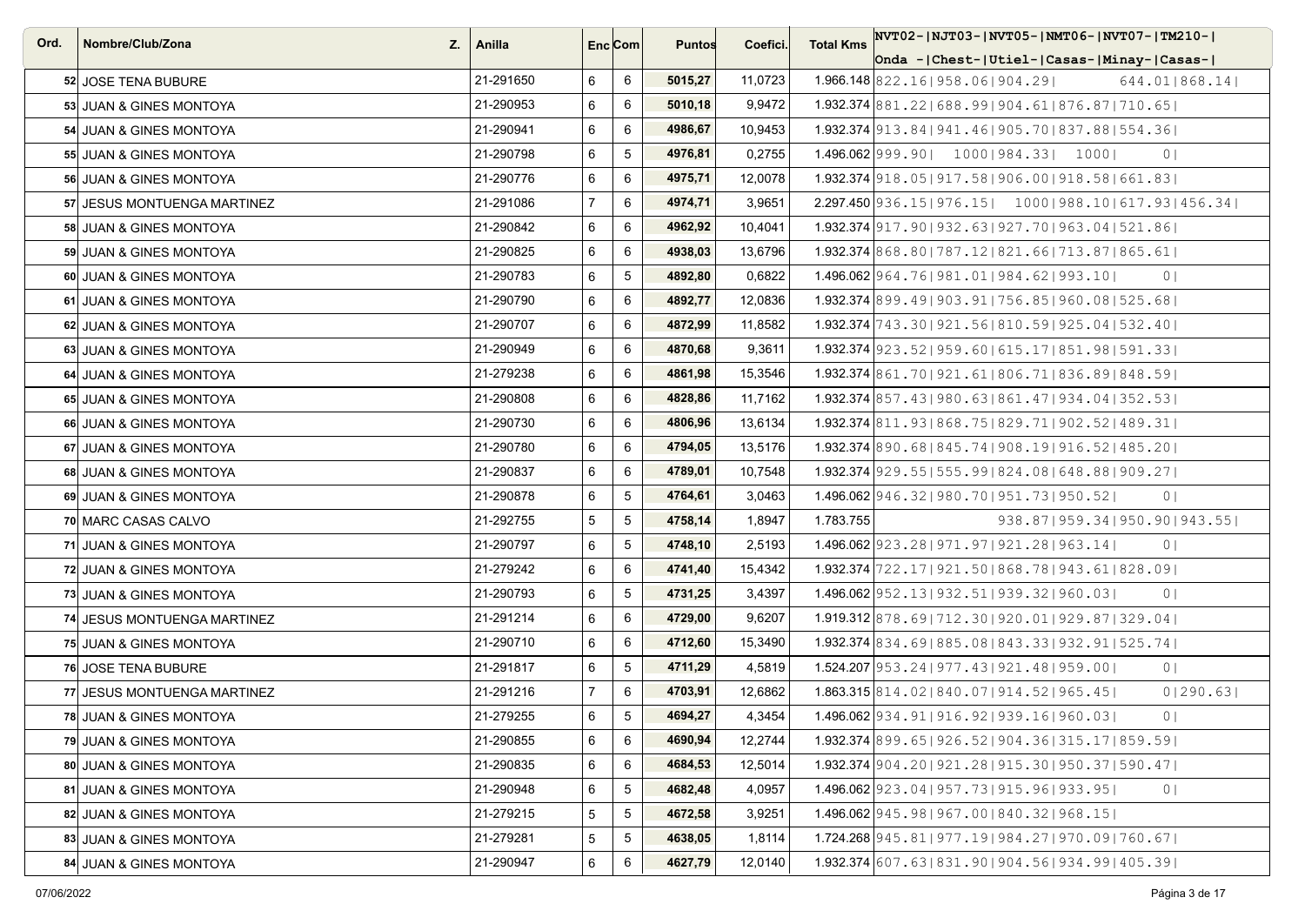| Ord. | Nombre/Club/Zona<br>Z.            | Anilla    |   | Enc Com        | <b>Puntos</b> | Coefici. | <b>Total Kms</b> | NVT02- NJT03- NVT05- NMT06- NVT07- TM210-                                |
|------|-----------------------------------|-----------|---|----------------|---------------|----------|------------------|--------------------------------------------------------------------------|
|      |                                   |           |   |                |               |          |                  | Onda - Chest- Utiel- Casas- Minay- Casas-                                |
|      | 85 JUAN & GINES MONTOYA           | 21-290917 | 6 | 6              | 4627,21       | 15,5410  |                  | 1.932.374 862.27   887.91   762.63   932.67   489.28                     |
|      | 86 BERNARDO MECA                  | 21-292402 | 6 | 6              | 4603,47       | 12,1770  |                  | 1.915.496 885, 901899, 351894, 681<br>475.49   595.20                    |
|      | 87 JOSE TENA BUBURE               | 21-291624 | 5 | 5              | 4571,60       | 7,7652   |                  | 1.524.207 892.33   964.29   900.74   932.74                              |
|      | 88 JOSE TENA BUBURE               | 21-291644 | 6 | 5              | 4545,27       | 6,7032   |                  | $1.524.207$  768.80   965.61   913.00   935.54  <br>0 <sup>1</sup>       |
|      | 89 JESUS MONTUENGA MARTINEZ       | 21-291154 | 6 | 5              | 4526,18       | 4,7184   | 1.671.342        | 01806.451946.411965.251850.901                                           |
|      | 90 JUAN & GINES MONTOYA           | 21-279214 | 6 | 5              | 4506,92       | 8,3215   |                  | 1.496.062 918.13   947.06   886.81   969.27  <br>0 <sup>1</sup>          |
|      | 91 JUAN & GINES MONTOYA           | 21-290920 | 6 | 6              | 4497,45       | 15,9733  |                  | $1.932.374$ 830.41   921.56   822.15   885.81   337.63                   |
|      | 92 JOSE TENA BUBURE               | 21-291610 | 5 | 5              | 4496,57       | 7,6847   |                  | 1.524.207 911, 34   843, 87   860, 48   940, 71                          |
|      | 93 J. MANUEL SEBASTIAN HERNANDEZ  | 21-290994 | 5 | 5              | 4482,64       | 5,2209   | 1.720.905        | 906.03 956.72 860.21 847.51                                              |
|      | 94 JUAN & GINES MONTOYA           | 21-290919 | 6 | 6              | 4466,43       | 9,1890   |                  | 1.932.374 951, 79 319, 48 896, 45 606, 94 722, 03                        |
|      | 95 JESUS MONTUENGA MARTINEZ       | 21-291081 | 6 | 6              | 4460,68       | 16,4903  |                  | 1.919.312 482.06   878.14   897.64   644.07   783.09                     |
|      | 96 JOSE TENA BUBURE               | 21-291627 | 6 | 5              | 4457,74       | 5,9085   |                  | 1.752.413 919.03   822.90   885.85   961.37   868.56  <br>0 <sup>1</sup> |
|      | 97 JESUS MONTUENGA MARTINEZ       | 21-291108 | 6 | 5              | 4447,07       | 9,9920   |                  | 1.485.177 873.99   954.62   911.42   879.68  <br>0 <sup>1</sup>          |
|      | 98 JOSE TENA BUBURE               | 21-291656 | 5 | 5              | 4441,59       | 9,9276   |                  | 1.524.207 788.02   944.98   896.12   907.52                              |
|      | 99 JOSE TENA BUBURE               | 21-291657 | 6 | 5              | 4429,12       | 10,5597  |                  | 1.524.207 804.07 948.78 941.66 876.83<br>0 <sup>1</sup>                  |
|      | 100 MARC CASAS CALVO              | 21-292777 | 5 | 5              | 4428,48       | 7,4322   | 1.783.755        | 627.631950.561982.131 10001                                              |
|      | 101 JOSE TENA BUBURE              | 21-291602 | 6 | 6              | 4427,22       | 5,8312   |                  | 2.138.357 941.58   977.62   958.84   950.61   245.49   353.05            |
|      | 102 J. MANUEL SEBASTIAN HERNANDEZ | 21-291552 | 5 | 5              | 4418,08       | 6,1542   | 1.720.905        | 886.81 962.29 761.24 912.37                                              |
|      | 103 JUAN & GINES MONTOYA          | 21-290748 | 6 | 5              | 4417,51       | 10,6345  |                  | $1.496.062$ 891.66   917.36   895.91   941.44  <br>0 <sup>1</sup>        |
|      | 104 JUAN & GINES MONTOYA          | 21-290854 | 5 | 5              | 4414,10       | 9,5281   |                  | 1.496.062 829.83 890.08 818.92 938.13                                    |
|      | <b>105 JOSE TENA BUBURE</b>       | 21-291645 | 5 | 5              | 4368,50       | 9,5924   |                  | 1.580.204 859.60   917.14   886.36  <br>811.27                           |
|      | 106 JUAN & GINES MONTOYA          | 21-290708 | 6 | 5              | 4365,57       | 10,1976  |                  | 1.496.062 952.82   921.22   885.14   803.35  <br>0 <sup>1</sup>          |
|      | 107 JUAN & GINES MONTOYA          | 21-290806 | 6 | 5              | 4348,44       | 12,0672  |                  | 1.496.062 847.37   926.41   887.38   918.35  <br>0 <sub>1</sub>          |
|      | 108 JOSE TENA BUBURE              | 21-291647 | 5 | 5              | 4307,98       | 8,3042   |                  | 1.696.416 888.21   894.54   846.11   812.44  <br>866.661                 |
|      | 109 JUAN & GINES MONTOYA          | 21-290829 | 6 | $\sqrt{5}$     | 4295,81       | 10,9521  |                  | 1.496.062 690 . 84   966 . 87   950 . 64   959 . 83  <br>0 <sup>1</sup>  |
|      | 110 JUAN & GINES MONTOYA          | 21-279269 | 6 | 6              | 4262,55       | 11,0290  |                  | 1.932.374 923, 20   183, 11   615, 03   932, 81   663, 57                |
|      | 111 JOSE TENA BUBURE              | 21-291659 | 5 | 5              | 4261,64       | 7,0504   |                  | $1.752.413$ 809.93   916.28   928.73  <br>796.16 810.51                  |
|      | 112 JOSE TENA BUBURE              | 21-291604 | 5 | $\overline{5}$ | 4242,24       | 10,4126  |                  | $1.620.042$ $ 811.03 803.37 $<br>881.26   814.31                         |
|      | 113 JUAN & GINES MONTOYA          | 21-290702 | 6 | $\sqrt{5}$     | 4234,88       | 7,6810   |                  | 1.496.062 934.91   973.15   474.39   960.08  <br>0 <sup>1</sup>          |
|      | 114 JESUS MONTUENGA MARTINEZ      | 21-291161 | 6 | 6              | 4187,58       | 16,9997  |                  | $1.919.312$  862.52   430.59   853.20   799.00   469.15                  |
|      | 115 JUAN & GINES MONTOYA          | 21-290955 | 6 | 6              | 4158,46       | 17,7492  |                  | $1.932.374$ 829.70   782.85   896.25   746.16   584.44                   |
|      | 116 JESUS MONTUENGA MARTINEZ      | 21-291058 | 6 | 5              | 4139,89       | 9,5491   |                  | 1.485.177 862.81   505.79   914.67   919.28  <br>0 <sup>1</sup>          |
|      | 117 JUAN & GINES MONTOYA          | 21-290900 | 6 | 5              | 4122,76       | 10,0312  |                  | 1.932.374 872.04   782.05   746.44   835.82   886.38                     |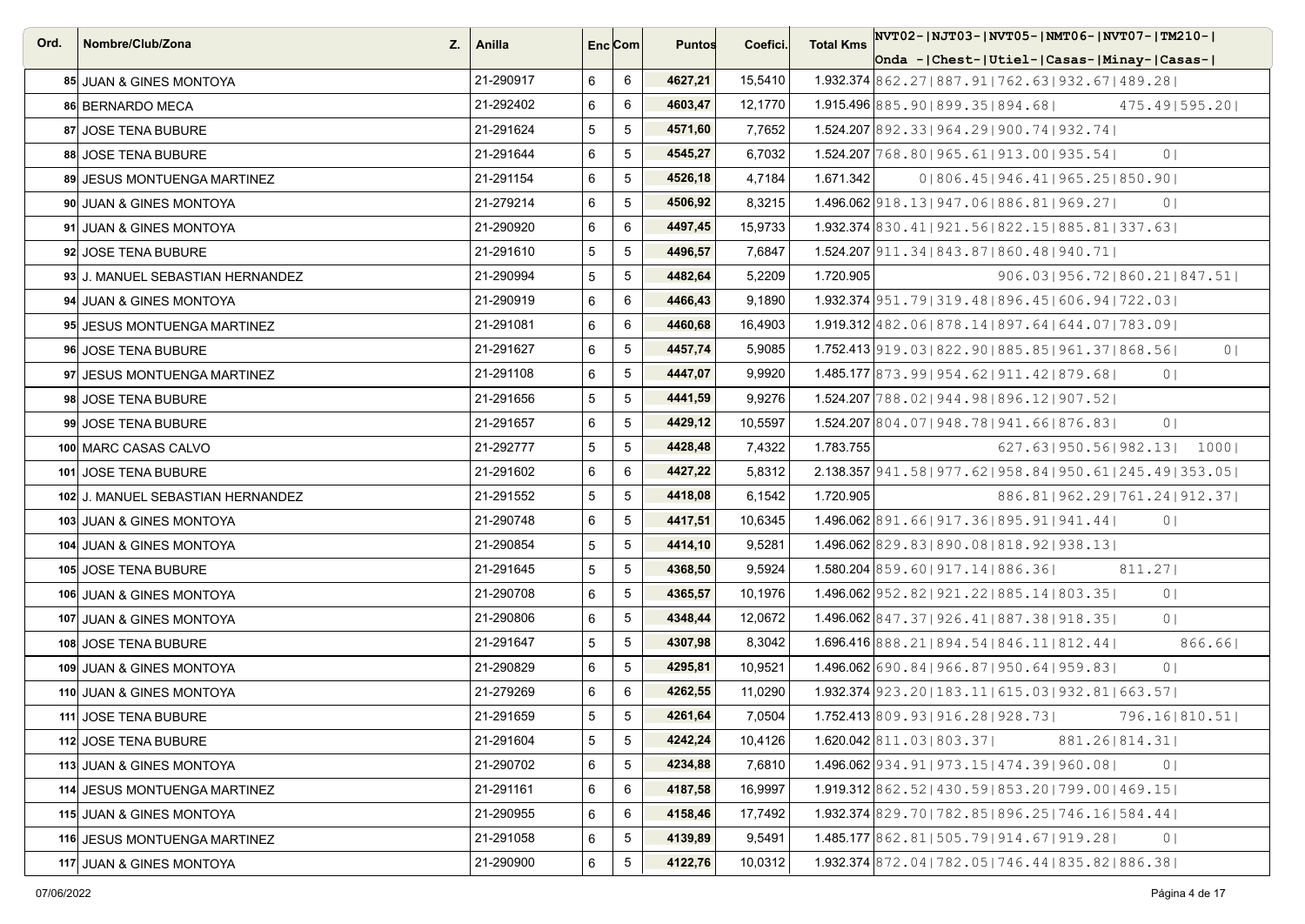| Ord. | Nombre/Club/Zona<br>Z.              | Anilla    |                 | Enc <sub>i</sub> Com | <b>Puntos</b> | Coefici. | <b>Total Kms</b> | NVT02- NJT03- NVT05- NMT06- NVT07- TM210-                           |
|------|-------------------------------------|-----------|-----------------|----------------------|---------------|----------|------------------|---------------------------------------------------------------------|
|      |                                     |           |                 |                      |               |          |                  | Onda - Chest-   Utiel-   Casas-   Minay-   Casas-                   |
|      | 118 JUAN & GINES MONTOYA            | 21-290807 | 6               | $5\phantom{.0}$      | 4105,34       | 8,6189   |                  | $1.496.062$ 372.42   911.45   907.94   944.04  <br>0 <sub>1</sub>   |
|      | 119 JESUS MONTUENGA MARTINEZ        | 21-291172 | 6               | 5                    | 4103,37       | 13,7358  |                  | 1.485.177 621, 83   839, 61   836, 83   932, 19  <br>0 <sub>1</sub> |
|      | 120 JUAN & GINES MONTOYA            | 21-290908 | 5               | 5                    | 4075,74       | 13,1546  |                  | 1.496.062 837.80   910.86   911.55   933.62                         |
|      | 121 JOSE TENA BUBURE                | 21-292062 | 5               | 5                    | 4047,49       | 6,6076   |                  | 1.696.416 937.73   890.44   934.06   906.33  <br>378.90             |
|      | 122 JESUS MONTUENGA MARTINEZ        | 21-291038 | 5               | 5                    | 4044,60       | 10,7562  |                  | $1.604.472$ $ 771.65 $<br>899.361906.361563.331                     |
|      | 123 MARC CASAS CALVO                | 21-292796 | 5               | 5                    | 4038,42       | 5,2466   | 1.783.755        | 896.89   947.20   422.79   807.66                                   |
|      | 124 JOSE TENA BUBURE                | 21-284026 | 6               | 5                    | 4003,77       | 14,8266  |                  | $1.524.207$ 749.30   949.47   841.44   885.09  <br>0 <sup>1</sup>   |
|      | <b>125 JESUS MONTUENGA MARTINEZ</b> | 21-291070 | 6               | 5                    | 4000,38       | 7,1112   | 2.091.521        | 0   839, 79   896, 61   930, 53   882, 72   450, 70                 |
|      | 126 BERNARDO MECA                   | 21-292403 | 5               | 5                    | 3980,65       | 11,0369  |                  | 1.537.994 870.95 886.46 903.87<br>464.591                           |
|      | 127 JESUS MONTUENGA MARTINEZ        | 21-293325 | 5               | 5                    | 3966,87       | 9,5713   |                  | 1.713.383 897.71   600.92   811.75   759.04   897.42                |
|      | 128 MARC CASAS CALVO                | 21-292737 | 5               | $5\phantom{.0}$      | 3908,50       | 4,8988   | 1.783.755        | $918.77$  959.53 654.57 398.66                                      |
|      | 129 JOSE TENA BUBURE                | 21-291608 | 5               | 5                    | 3906,57       | 13,9770  |                  | $1.524.207$ 828.861806.121942.241932.871                            |
|      | 130 BERNARDO MECA                   | 21-279212 | $5\phantom{.0}$ | 5                    | 3897,93       | 10,8677  |                  | $1.537.994$ 898.19   579.91   894.78  <br>652.61                    |
|      | 131 JESUS MONTUENGA MARTINEZ        | 21-291137 | 6               | 5                    | 3895,52       | 12,8374  |                  | 1.485.177 801.16   857.14   903.93   445.98  <br>0 <sub>1</sub>     |
|      | 132 MARC CASAS CALVO                | 21-292768 | 5 <sup>5</sup>  | 5                    | 3886,97       | 7,2873   | 1.783.755        | 963.87   970.98   303.43   781.66                                   |
|      | 133 MARC CASAS CALVO                | 21-292114 | 5               | 5                    | 3848,28       | 9,7561   | 1.783.755        | 972.211504.101876.841730.851                                        |
|      | 134 BERNARDO MECA                   | 21-292416 | 5               | 5                    | 3829,56       | 14,1851  |                  | 1.537.994 812, 94 887, 19 789, 43<br>572.64                         |
|      | 135 JESUS MONTUENGA MARTINEZ        | 21-291164 | 6               | 5                    | 3811,99       | 14,7407  |                  | 1.485.177 881, 73 839, 70 879, 81 906, 54<br>0 <sub>1</sub>         |
|      | 136 JUAN & GINES MONTOYA            | 21-290914 | 5               | 4                    | 3744,05       | 3,1761   |                  | 1.115.747 903.89   959.90   928.80  <br>0 <sub>1</sub>              |
|      | 137 JESUS MONTUENGA MARTINEZ        | 21-279324 | 5               | 4                    | 3739,05       | 4,2723   |                  | $1.279.248[861.39[967.70]992.97]916.98]$<br>0 <sub>1</sub>          |
|      | 138 RIBAS & ISSAM                   | 21-292678 | 4               | $\overline{4}$       | 3734,01       | 2,4642   | 1.339.985        | 865.44   964.03  <br>911.72                                         |
|      | 139 JESUS MONTUENGA MARTINEZ        | 21-291055 | $\overline{7}$  | 6                    | 3729,26       | 17,2787  | 2.049.480        | 0   559.98   618.78   799.49   568.51   872.32                      |
|      | 140 J. MANUEL SEBASTIAN HERNANDEZ   | 21-291539 | 5               | 5                    | 3719,92       | 8,3105   | 1.720.905        | 978.86   859.59   342.97   635.88                                   |
|      | 141 JUAN & GINES MONTOYA            | 21-290945 | 5               | 4                    | 3710,15       | 4,0191   |                  | 1.115.747 861.56 958.15 920.61  <br>0 <sup>1</sup>                  |
|      | <b>142 JESUS MONTUENGA MARTINEZ</b> | 21-291115 | 5               | $\overline{4}$       | 3706,25       | 4,4464   |                  | $1.107.039$  900.03   936.50   927.46  <br>0 <sup>1</sup>           |
|      | 143 JUAN & GINES MONTOYA            | 21-290906 | 4               | 4                    | 3687,06       | 5,3681   |                  | 1.115.747 951.44   940.19   896.40                                  |
|      | 144 RIBAS & ISSAM                   | 21-292648 | $\overline{4}$  | $\overline{4}$       | 3680,96       | 3,9848   | 1.339.985        | $918.25$  906.61 <br>915.87                                         |
|      | 145 MARC CASAS CALVO                | 21-292779 | 5               | 5                    | 3652,22       | 7,7076   | 1.783.755        | 376.30   913.95   965.88   447.61                                   |
|      | 146 JESUS MONTUENGA MARTINEZ        | 21-291194 | 5               | $\overline{4}$       | 3639,13       | 4,8522   |                  | $1.279.248$  909.83 924.92 930.88 873.48 <br>0 <sub>1</sub>         |
|      | 147 JESUS MONTUENGA MARTINEZ        | 21-211899 | 5               | $5\phantom{.0}$      | 3623,07       | 12,0574  |                  | 1.713.383 607.94   916.83   821.39   771.80   505.08                |
|      | <b>148 JOSE TENA BUBURE</b>         | 21-291632 | $5\phantom{.0}$ | 4                    | 3600,80       | 7,5855   |                  | 1.138.263 873.60   937.07   897.75  <br>0 <sup>1</sup>              |
|      | 149 RIBAS & ISSAM                   | 21-292651 | 4               | 4                    | 3588,85       | 5,0327   | 1.339.985        | 808.901<br>917.601968.251                                           |
|      | 150 JESUS MONTUENGA MARTINEZ        | 21-291169 | 5               | 5                    | 3579,25       | 13,1438  |                  | $1.541.174$ 821.57   549.67   780.18  <br>527.46                    |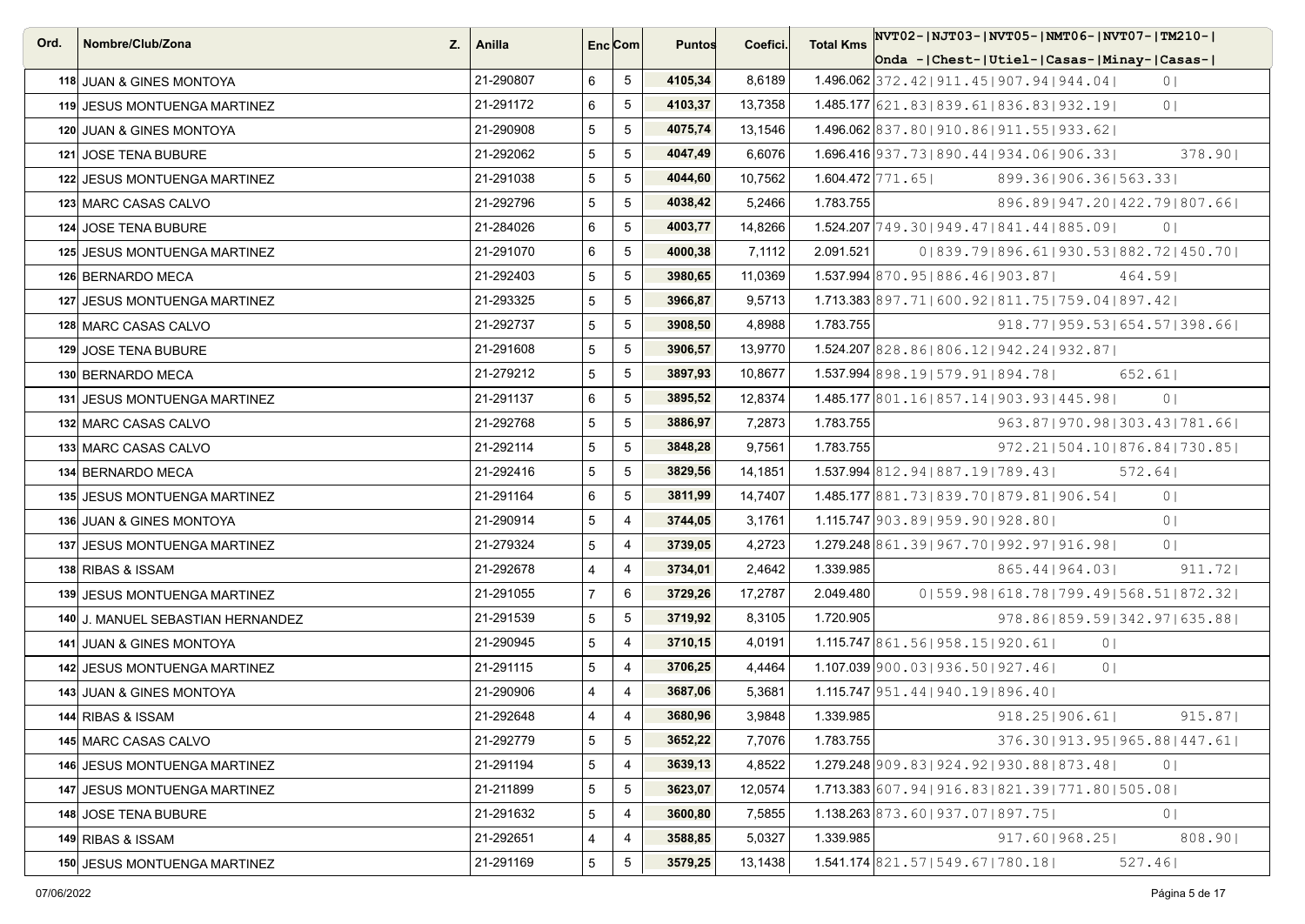| Ord. | Nombre/Club/Zona<br>Z.              | Anilla    |                 | Enc <sub>i</sub> Com | <b>Puntos</b> | Coefici. | <b>Total Kms</b> | NVT02- NJT03- NVT05- NMT06- NVT07- TM210-                               |
|------|-------------------------------------|-----------|-----------------|----------------------|---------------|----------|------------------|-------------------------------------------------------------------------|
|      |                                     |           |                 |                      |               |          |                  | Onda - Chest-   Utiel-   Casas-   Minay-   Casas-                       |
|      | 151 JUAN & GINES MONTOYA            | 21-290899 | 5               | $\overline{4}$       | 3570,24       | 6,2074   |                  | $1.287.956$   903.42   868.80   861.21   936.80  <br>0 <sub>1</sub>     |
|      | <b>152 JESUS MONTUENGA MARTINEZ</b> | 21-291104 | 4               | $\overline{4}$       | 3550,53       | 7,6830   |                  | 1.170.337 873.63<br>844.021916.381                                      |
|      | 153 JUAN & GINES MONTOYA            | 21-279289 | 5               | 4                    | 3519,52       | 4,7961   |                  | $1.115.747$ 933.33   698.81   924.01  <br>0 <sup>1</sup>                |
|      | 154 RIBAS & ISSAM                   | 21-292677 | $\overline{4}$  | $\overline{4}$       | 3488,94       | 6,7445   | 1.339.985        | 970.31<br>$979.97$  977.57                                              |
|      | 155 RIBAS & ISSAM                   | 21-292623 | $\overline{4}$  | 4                    | 3461,51       | 5,8571   | 1.339.985        | 654.42   920.41  <br>953.08                                             |
|      | 156 JESUS MONTUENGA MARTINEZ        | 21-291174 | 5               | $\overline{4}$       | 3446,73       | 9,5949   |                  | $1.170.337$ 878.99<br>792.481883.461<br>0 <sub>1</sub>                  |
|      | 157 JESUS MONTUENGA MARTINEZ        | 21-291151 | $\overline{4}$  | $\overline{4}$       | 3417,86       | 7,6583   |                  | $1.170.337$ 888.93<br>686.271902.481                                    |
|      | 158 BERNARDO MECA                   | 21-292405 | 5               | $\overline{4}$       | 3412,60       | 9,7765   |                  | 1.104.495 912, 74   912, 12   898, 36  <br>0 <sub>1</sub>               |
|      | 159 J. MANUEL SEBASTIAN HERNANDEZ   | 21-290961 | 5               | 5                    | 3395,11       | 11,9029  | 1.720.905        | 756.67   992.27   644.85   285.11                                       |
|      | 160 JESUS MONTUENGA MARTINEZ        | 21-291113 | 5               | 4                    | 3369,53       | 11,5048  |                  | $1.107.039$ 858.63 860.44 866.37<br>0 <sub>1</sub>                      |
|      | <b>161 JESUS MONTUENGA MARTINEZ</b> | 21-290993 | $\overline{4}$  | $\overline{4}$       | 3337,97       | 5,5937   |                  | $1.107.039$ 921.05   534.23   884.56                                    |
|      | 162 RIBAS & ISSAM                   | 21-292640 | $\overline{4}$  | $\overline{4}$       | 3321,90       | 9,4669   | 1.339.985        | 785.82<br>842.321866.091                                                |
|      | <b>163 JESUS MONTUENGA MARTINEZ</b> | 21-291001 | 6               | 5                    | 3308,75       | 15,3320  |                  | 1.485.177 279.13   461.20   870.42   802.88  <br>0 <sup>1</sup>         |
|      | 164 MARC CASAS CALVO                | 21-292802 | $5\overline{)}$ | $\overline{4}$       | 3302,42       | 7,0440   | 1.395.794        | 537.671920.211938.661<br>0 <sub>1</sub>                                 |
|      | 165 JOSE TENA BUBURE                | 21-291635 | $\overline{4}$  | $\overline{4}$       | 3298,41       | 7,6180   |                  | $1.366.469$ 707.78   943.72   862.74  <br>784.151                       |
|      | 166 RIBAS & ISSAM                   | 21-292655 | $\overline{4}$  | $\overline{4}$       | 3297,06       | 7,8298   | 1.339.985        | 885.98   839.40  <br>676.561                                            |
|      | 167 JUAN & GINES MONTOYA            | 21-290958 | 5               | 4                    | 3267,23       | 8,8842   |                  | $1.115.747$   903.89   671.36   770.82  <br>0 <sup>1</sup>              |
|      | 168 BERNARDO MECA                   | 21-292411 | 6               | 5                    | 3259,81       | 12,1896  |                  | $1.915.496$ 785.62   807.22   784.36  <br>415.50   467.09               |
|      | <b>169 JESUS MONTUENGA MARTINEZ</b> | 21-290964 | $\overline{4}$  | 4                    | 3259,13       | 5,6796   |                  | $1.398.543$   922.11  <br>870.10   880.36   586.54                      |
|      | 170 JESUS MONTUENGA MARTINEZ        | 21-291123 | 5               | 5                    | 3254,97       | 13,0672  |                  | $1.604.472$ 650.68<br>664.14   404.78   610.31                          |
|      | 171 MARC CASAS CALVO                | 21-291847 | 4               | $\overline{4}$       | 3253,03       | 7,6600   | 1.395.794        | 916.93<br>$1000$  598.84                                                |
|      | 172 RIBAS & ISSAM                   | 21-292598 | $\overline{4}$  | $\overline{4}$       | 3241,98       | 5,0354   | 1.339.985        | 902.96   933.25  <br>457.49                                             |
|      | 173 RIBAS & ISSAM                   | 21-292620 | $\overline{4}$  | 4                    | 3237,58       | 5,5976   | 1.339.985        | 943.78   920.41  <br>446.961                                            |
|      | 174 JUAN & GINES MONTOYA            | 21-290759 | 5               | $\overline{4}$       | 3223,61       | 12,1891  |                  | 1.115.747 864.74   730.72   842.86  <br>0 <sup>1</sup>                  |
|      | 175 JUAN & GINES MONTOYA            | 21-290734 | 5               | $\overline{4}$       | 3222,50       | 10,0537  |                  | $1.115.747$ 903.11   615.87   820.88  <br>0 <sup>1</sup>                |
|      | 176 JESUS MONTUENGA MARTINEZ        | 21-291073 | 4               | 4                    | 3175,02       | 13,1852  |                  | $1.170.337$ 674.57<br>863.451905.651                                    |
|      | 177 JESUS MONTUENGA MARTINEZ        | 21-290962 | 6               | 5                    | 3169,32       | 11,6932  |                  | $1.604.472 \mid 575.47 \mid$<br>633.121203.481789.671<br>0 <sub>1</sub> |
|      | 178 JUAN & GINES MONTOYA            | 21-290851 | $\overline{4}$  | $\overline{4}$       | 3161,72       | 11,8115  |                  | $1.115.747$ 869.95   877.92   588.27                                    |
|      | 179 JESUS MONTUENGA MARTINEZ        | 21-279333 | 4               | 4                    | 3151,34       | 6,6209   |                  | 1.398.543 860.82 <br>887.96   936.29   466.25                           |
|      | 180 JUAN & GINES MONTOYA            | 21-279208 | 5               | $5\phantom{.0}$      | 3145,74       | 18,1108  |                  | $1.496.062$  729.41   609.75   767.70   324.60                          |
|      | 181 J. MANUEL SEBASTIAN HERNANDEZ   | 21-291699 | 5               | 5                    | 3134,31       | 13,9684  | 1.720.905        | 459.82   728.65   603.02   656.77                                       |
|      | 182 JESUS MONTUENGA MARTINEZ        | 21-291041 | 6               | 4                    | 3071,29       | 7,9421   | 1.671.342        | 0 857.14 520.20 872.64 821.29                                           |
|      | 183 MARC CASAS CALVO                | 21-284010 | $5\overline{)}$ | 4                    | 3034,38       | 7,3797   | 1.395.794        | 883.54   959.29   297.36  <br>0 <sub>1</sub>                            |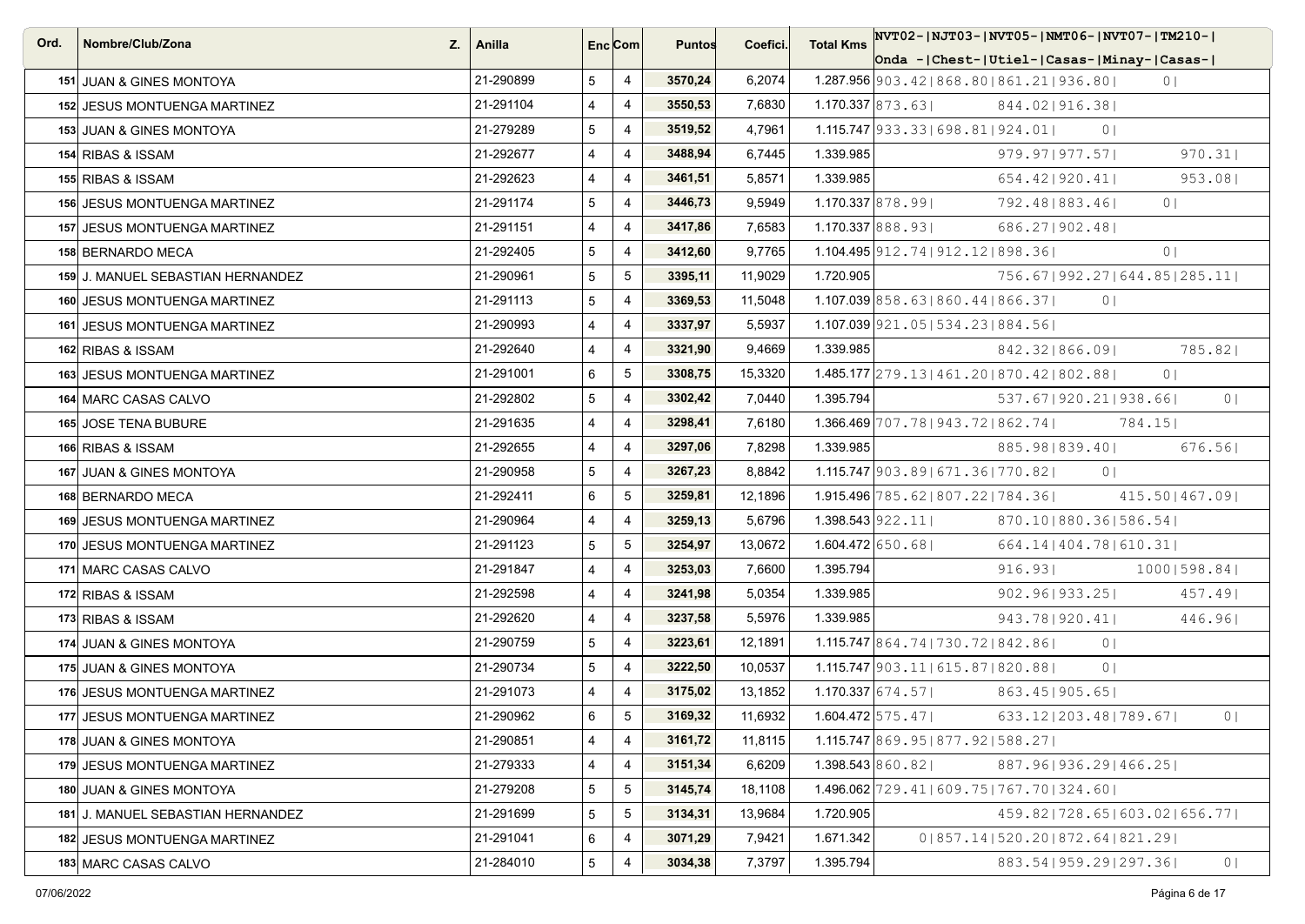| Ord. | Nombre/Club/Zona<br>Z.            | Anilla    |                | Enc Com        | <b>Puntos</b> | Coefici. | <b>Total Kms</b> | NVT02- NJT03- NVT05- NMT06- NVT07- TM210-              |                                  |
|------|-----------------------------------|-----------|----------------|----------------|---------------|----------|------------------|--------------------------------------------------------|----------------------------------|
|      |                                   |           |                |                |               |          |                  | Onda -   Chest-   Utiel-   Casas-   Minay-   Casas-    |                                  |
|      | 184 J. MANUEL SEBASTIAN HERNANDEZ | 21-291548 | 5              | 5              | 3008,91       | 8,7542   | 1.720.905        | 300.35   935.13   352.52   467.72                      |                                  |
|      | 185 RIBAS & ISSAM                 | 21-292644 | 4              | $\overline{4}$ | 2982,97       | 11,1366  | 1.339.985        | 770.45   913.44                                        | 574.61                           |
|      | 186 MARC CASAS CALVO              | 21-292767 | 4              | 3              | 2918,68       | 0,5656   | 951.836          | 957.96   984.20                                        | 0 <sup>1</sup>                   |
|      | 187 BERNARDO MECA                 | 21-292434 | 4              | $\overline{4}$ | 2884,83       | 12,8207  |                  | $1.104.495$ 913.06 839.86 616.45                       |                                  |
|      | 188 JOSE TENA BUBURE              | 21-291626 | 4              | $\overline{4}$ | 2880,48       | 9,9888   |                  | $1.373.770$ 564.85<br>841.40   726.18                  | 748.04                           |
|      | 189 JOSE TENA BUBURE              | 21-284028 | 5              | $\overline{4}$ | 2866,92       | 10,7925  |                  | 1.178.101 711 . 61   943 . 38  <br>313.201             | 0 <sub>1</sub>                   |
|      | 190 JAUME CONDEMINAS              | 21-290937 | 3              | 3              | 2833,24       | 1,9501   | 1.035.610        | 951.05 941.05 941.12                                   |                                  |
|      | 191 JOSE TENA BUBURE              | 21-291654 | 5              | 5              | 2826,11       | 13,1322  |                  | $1.524.207$ 502.83   954.95   255.59                   | 190.401                          |
|      | 192 RIBAS & ISSAM                 | 21-292609 | 4              | 3              | 2815,15       | 2,6508   | 951.977          | 871.83   995.53                                        | 0 <sup>1</sup>                   |
|      | 193 MARC CASAS CALVO              | 21-292134 | 3              | 3              | 2795,96       | 3,3929   | 951.836          | 930.58   933.56                                        |                                  |
|      | 194 JESUS MONTUENGA MARTINEZ      | 21-291175 | 4              | $\overline{4}$ | 2762,45       | 14,4567  |                  | $1.170.337$ 775.19<br>710.45   543.78                  |                                  |
|      | 195 JESUS MONTUENGA MARTINEZ      | 21-291109 | 4              | $\overline{4}$ | 2738,33       | 12,5729  |                  | $1.170.337$ 770.57<br>$815.67$   274.12                |                                  |
|      | 196 MARC CASAS CALVO              | 21-292119 | 4              | 3              | 2737,84       | 5,2563   | 951.836          | 909.071966.141                                         | 0 <sub>1</sub>                   |
|      | 197 RIBAS & ISSAM                 | 21-284165 | $\overline{4}$ | $\overline{4}$ | 2720,83       | 12,4813  | 1.339.985        | 839.55 852.07                                          | 422.75                           |
|      | 198 MARC CASAS CALVO              | 21-284019 | 4              | $\overline{4}$ | 2695,77       | 5,7084   | 1.395.794        | 403.23                                                 | 492.60   812.56                  |
|      | 199 JAUME CONDEMINAS              | 21-292216 | 3              | 3              | 2680,33       | 4,4075   | 1.035.610        | 953.43   857.20   869.68                               |                                  |
|      | 200 JUAN & GINES MONTOYA          | 21-279216 | 4              | 3              | 2666,46       | 4,6613   |                  | 947.479 884.18   787.24  <br>995.03                    | 0 <sub>1</sub>                   |
|      | 201 MARC CASAS CALVO              | 21-292759 | 5              | $\overline{4}$ | 2665,78       | 8,9168   | 1.395.794        | 615.851920.031223.801                                  | 0 <sub>1</sub>                   |
|      | 202 JAUME CONDEMINAS              | 21-290719 | 3              | 3              | 2663,47       | 4,9512   | 1.035.610        | 886.63   892.72   884.11                               |                                  |
|      | 203 MARC CASAS CALVO              | 21-292754 | 3              | 3              | 2661,17       | 5,5134   | 951.836          | 869.78   860.12                                        |                                  |
|      | 204 JESUS MONTUENGA MARTINEZ      | 21-291042 | 5              | $\overline{4}$ | 2651,64       | 11,7683  |                  | 1.107.039 345.18   620.33   744.36  <br>0 <sub>1</sub> |                                  |
|      | 205 RIBAS & ISSAM                 | 21-279307 | $\overline{4}$ | 3              | 2649,10       | 2,9334   | 951.977          | $673.60$  985.61                                       | 0 <sub>1</sub>                   |
|      | 206 MARC CASAS CALVO              | 21-292744 | 3              | 3              | 2615,62       | 7,1609   | 951.836          | 844.27   890.86                                        |                                  |
|      | 207 JAUME CONDEMINAS              | 21-292239 | 3              | 3              | 2615,62       | 5,5974   | 1.035.610        | 833.78   871.59   910.23                               |                                  |
|      | 208 JUAN & GINES MONTOYA          | 21-290787 | 4              | 3              | 2615,53       | 7,3589   |                  | 775.270 900.57   821.05  <br>0 <sub>1</sub>            |                                  |
|      | 209 RIBAS & ISSAM                 | 21-292671 | 4              | $\overline{4}$ | 2613,61       | 11,5155  | 1.339.985        | 801.27   380.00                                        | 654.271                          |
|      | 210 JESUS MONTUENGA MARTINEZ      | 21-291162 | 5              | $\overline{4}$ | 2592,27       | 12,2354  |                  | 1.279.248 558.53   559.45   571.75   902.52            | 0 <sub>1</sub>                   |
|      | 211 RIBAS & ISSAM                 | 21-292585 | 4              | $\mathbf{3}$   | 2578,45       | 7,1084   | 951.977          | 949.57   939.18                                        | 0 <sub>1</sub>                   |
|      | 212 JESUS MONTUENGA MARTINEZ      | 21-291129 | 5              | 3              | 2577,22       | 8,1787   |                  | 832.037 749.30<br>0 931.53                             | 0 <sub>1</sub>                   |
|      | 213 MARC CASAS CALVO              | 21-292121 | 3              | 3              | 2574,76       | 7,5834   | 951.836          | 917.82   932.86                                        |                                  |
|      | 214 MARC CASAS CALVO              | 21-292775 | 4              | 3              | 2572,11       | 7,0556   | 951.836          | 921.891807.321                                         | 0 <sub>1</sub>                   |
|      | 215 BERNARDO MECA                 | 21-290950 | 5              | 3              | 2560,45       | 7,7215   | 857.161          | 796.66 891.51                                          | 0 <sup>1</sup><br>0 <sub>1</sub> |
|      | 216 JUAN & GINES MONTOYA          | 21-290746 | 5              | $\overline{4}$ | 2549,37       | 16,1362  |                  | $1.115.747$ 612.07 826.55   491.72  <br>0 <sub>1</sub> |                                  |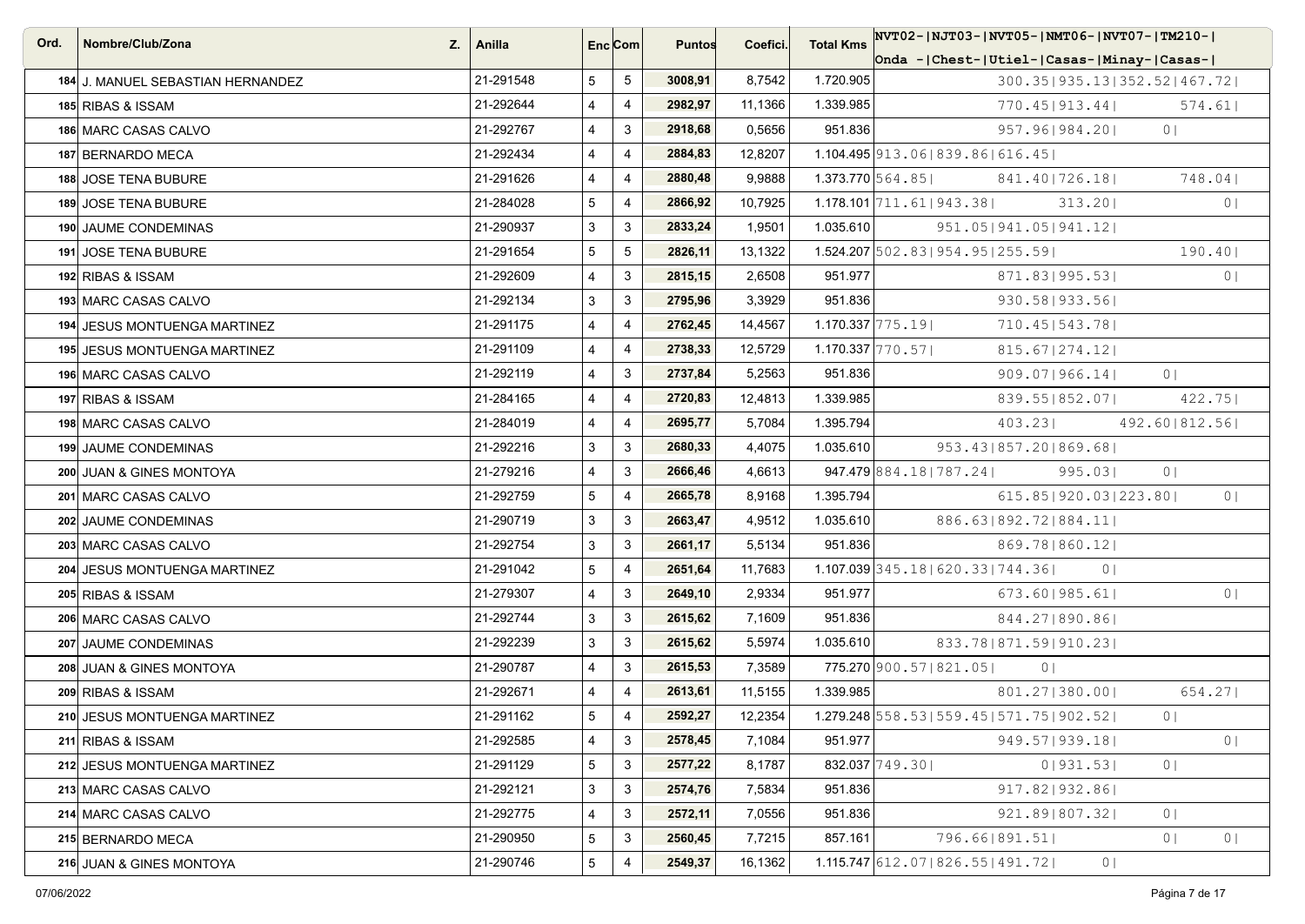| Ord. | Nombre/Club/Zona<br>Z.            | Anilla    |                | Enc Com        | <b>Puntos</b> | Coefici. | <b>Total Kms</b>   | NVT02-1NJT03-1NVT05-1NMT06-1NVT07-1TM210-1                        |
|------|-----------------------------------|-----------|----------------|----------------|---------------|----------|--------------------|-------------------------------------------------------------------|
|      |                                   |           |                |                |               |          |                    | Onda -   Chest-   Utiel-   Casas-   Minay-   Casas-               |
|      | 217 JUAN & GINES MONTOYA          | 21-290824 | 4              | 3              | 2545,02       | 8,3569   |                    | 775.270 889.40   786.96  <br>0 <sub>1</sub>                       |
|      | 218 RIBAS & ISSAM                 | 21-292629 | 4              | 3              | 2540,23       | 8,1738   | 951.977            | 0 <sub>1</sub><br>785.081927.411                                  |
|      | 219 J. MANUEL SEBASTIAN HERNANDEZ | 21-291533 | 4              | 3              | 2529,85       | 7,2074   | 914.126            | $906.69$   972.69 <br>0 <sup>1</sup>                              |
|      | 220 JESUS MONTUENGA MARTINEZ      | 21-291080 | 5              | 5              | 2526,84       | 14,0300  |                    | $1.604.472$  285.32<br>174.71   915.29   227.91                   |
|      | 221 JESUS MONTUENGA MARTINEZ      | 21-291002 | $\overline{4}$ | 3              | 2495,89       | 5,6381   |                    | $1.170.337$ 902.05<br>681.82   912.00                             |
|      | 222 JOSE TENA BUBURE              | 21-284024 | 4              | $\overline{4}$ | 2489,89       | 10,7309  |                    | $1.310.472$ 828.42   839.50   572.81  <br>249.14                  |
|      | 223 MARC CASAS CALVO              | 21-279195 | 3              | 3              | 2487,75       | 8,5662   | 951.836            | 854.45   805.56                                                   |
|      | 224 JOSE TENA BUBURE              | 21-291613 | $\overline{4}$ | 3              | 2481,35       | 7,8718   |                    | 924.528 810.11 839.09 832.13<br>0 <sup>1</sup>                    |
|      | 225 MARC CASAS CALVO              | 21-292751 | 4              | 3              | 2457,68       | 9,1784   | 951.836            | 802.00   923.97  <br>0 <sub>1</sub>                               |
|      | 226 JAUME CONDEMINAS              | 21-292205 | 3              | 3              | 2454,67       | 6,8578   | 1.035.610          | 842.43   803.40   808.82                                          |
|      | 227 JESUS MONTUENGA MARTINEZ      | 21-291037 | 4              | $\overline{4}$ | 2424,26       | 9,4316   | 1.465.413          | 350.27   672.86   518.46   882.65                                 |
|      | 228 JESUS MONTUENGA MARTINEZ      | 21-291187 | 4              | $\overline{4}$ | 2387,50       | 13,6462  |                    | $1.170.337$ 808.54<br>943.04   276.00                             |
|      | 229 J. MANUEL SEBASTIAN HERNANDEZ | 21-291527 | 4              | $\overline{4}$ | 2381,77       | 11,8394  | 1.345.514          | 547.14<br>611.13 587.91                                           |
|      | 230 MARC CASAS CALVO              | 21-292122 | 3              | 3              | 2359,23       | 6,6876   | 951.836            | 944.45   545.74                                                   |
|      | 231 MARC CASAS CALVO              | 21-279189 | 3              | 3              | 2353,77       | 10,3177  | 951.836            | 797.07   879.19                                                   |
|      | 232 MARC CASAS CALVO              | 21-279179 | 3              | 3              | 2342,70       | 8,5135   | 951.836            | 865.81   642.93                                                   |
|      | 233 JESUS MONTUENGA MARTINEZ      | 21-291045 | 5              | $\overline{4}$ | 2330,40       | 13,0953  |                    | $1.279.248$ 615.46   408.70   716.89   589.33  <br>0 <sup>1</sup> |
|      | 234 MARC CASAS CALVO              | 21-291732 | 3              | 3              | 2319,55       | 8,9192   | 951.836            | 662.48   789.85                                                   |
|      | 235 JESUS MONTUENGA MARTINEZ      | 21-291047 | 4              | $\overline{4}$ | 2302,95       | 15,6942  | $1.170.337$ 736.72 | 817.54 205.53                                                     |
|      | 236 RIBAS & ISSAM                 | 21-292614 | 4              | $\overline{4}$ | 2285,70       | 13,6304  | 1.339.985          | 566.12<br>644.18   634.02                                         |
|      | 237 RIBAS & ISSAM                 | 21-279309 | $\overline{4}$ | $\overline{4}$ | 2282,35       | 13,0177  | 1.339.985          | $828.95$   425.66 <br>333.891                                     |
|      | 238 TANDEM VICENTINS              | 21-292367 | 3              | 3              | 2272,83       | 9,0113   |                    | 777.802 782.38   575.56                                           |
|      | 239 JUAN & GINES MONTOYA          | 21-279262 | 4              | $\overline{4}$ | 2264,59       | 17,0079  |                    | $1.115.747$ 581.97   467.81   635.21                              |
|      | 240 JESUS MONTUENGA MARTINEZ      | 21-291079 | 4              | $\overline{4}$ | 2240,71       | 14,8736  |                    | $1.170.337$ 323.99<br>$914.57$  405.54                            |
|      | 241 MARC CASAS CALVO              | 21-291813 | 3              | $\mathbf{3}$   | 2221,75       | 10,4693  | 951.836            | 844.65   860.00                                                   |
|      | 242 BERNARDO MECA                 | 21-291764 | 5              | 5              | 2221,69       | 16,6007  | 1.668.162          | 348.89 393.06<br>326.001469.851                                   |
|      | 243 JESUS MONTUENGA MARTINEZ      | 21-291057 | 4              | $\overline{4}$ | 2217,50       | 16,5254  |                    | 1.107.039 516.05   431.92   536.40                                |
|      | 244 RIBAS & ISSAM                 | 21-279317 | 4              | 3              | 2198,15       | 4,5352   | 951.977            | 942.83   313.25  <br>0 <sub>1</sub>                               |
|      | 245 MARC CASAS CALVO              | 21-291891 | 3              | 3              | 2184,85       | 9,7310   | 951.836            | 837.02 564.56                                                     |
|      | 246 RIBAS & ISSAM                 | 21-292646 | 4              | 3              | 2165,26       | 9,8077   | 951.977            | 0 <sub>1</sub><br>888.92 914.95                                   |
|      | 247 MARC CASAS CALVO              | 21-291723 | 3              | 3              | 2161,03       | 8,2127   | 951.836            | 844.19 436.90                                                     |
|      | 248 JESUS MONTUENGA MARTINEZ      | 21-284233 | 5              | 5              | 2145,57       | 14,5975  |                    | $1.713.383$ $260.36$   898.93   213.57   195.76   576.94          |
|      | 249 TANDEM VICENTINS              | 21-292498 | 3              | $\mathbf{3}$   | 2143,07       | 11,4789  |                    | 777.802 801.64   520.24                                           |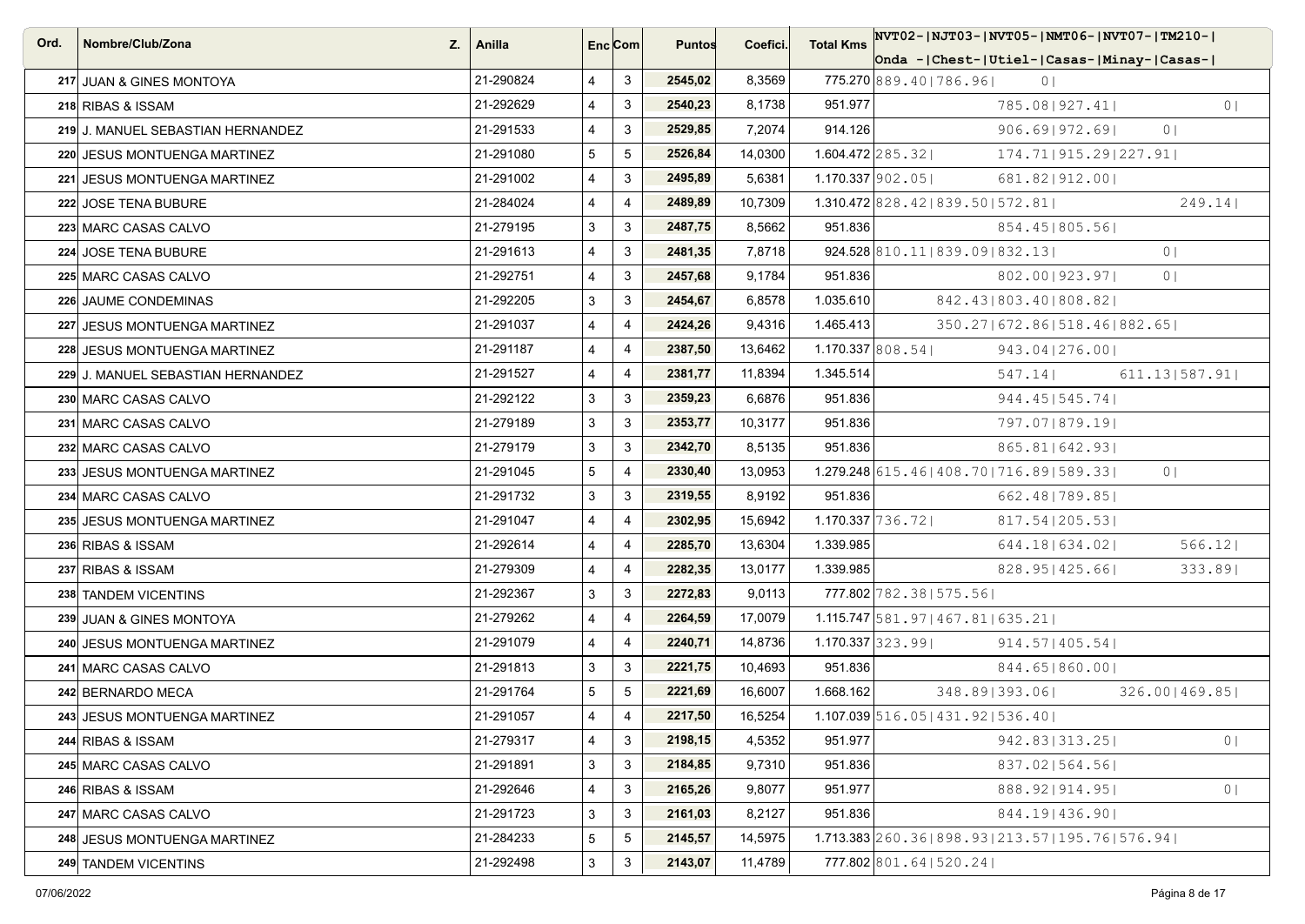| Ord. | Nombre/Club/Zona<br>Z.          | Anilla    |                         | Enc <sub>i</sub> Com | <b>Puntos</b> | Coefici. | NVT02-  NJT03-  NVT05-  NMT06-  NVT07-  TM210-<br><b>Total Kms</b> |
|------|---------------------------------|-----------|-------------------------|----------------------|---------------|----------|--------------------------------------------------------------------|
|      |                                 |           |                         |                      |               |          | Onda - Chest-   Utiel-   Casas-   Minay-   Casas-                  |
|      | 250 JESUS MONTUENGA MARTINEZ    | 21-291197 | 5                       | 4                    | 2121,41       | 16,9321  | $1.170.337$ 558.23<br>614.72   582.27  <br>0 <sub>1</sub>          |
|      | 251 BERNARDO MECA               | 21-292436 | 4                       | 3                    | 2107,24       | 5,2764   | 1.290.660<br>865.27   895.76  <br>346.20                           |
|      | 252 MARC CASAS CALVO            | 21-284018 | 4                       | 3                    | 2102,60       | 4,5933   | 1.007.833<br>286.62<br>851.02<br>0 <sup>1</sup>                    |
|      | 253 JESUS MONTUENGA MARTINEZ    | 21-291127 | 3                       | 3                    | 2078,47       | 11,7592  | 792.199 503.16<br>749.201                                          |
|      | 254 JESUS MONTUENGA MARTINEZ    | 21-291140 | 5                       | 4                    | 2051,52       | 15,5145  | $1.170.337$ 858.77<br>392.76   418.27  <br>0 <sup>1</sup>          |
|      | 255 JESUS MONTUENGA MARTINEZ    | 21-291112 | 4                       | $\overline{4}$       | 2044,69       | 15,6942  | $1.170.337$ $767.28$  <br>196.69 352.09                            |
|      | 256 RIBAS & ISSAM               | 21-284164 | 4                       | 3                    | 2028,55       | 10,1741  | 951.977<br>686.71 554.22 <br>0 <sub>1</sub>                        |
|      | 257 TANDEM VICENTINS            | 21-292399 | 3                       | 3                    | 1945,63       | 12,4708  | 777.802 666.91   478.21                                            |
|      | 258 JOSE TENA BUBURE            | 21-291653 | 3                       | $\mathbf{2}$         | 1937,50       | 0,5075   | 469.511 946.29<br>0 <sub>1</sub>                                   |
|      | 259 JAUME CONDEMINAS            | 21-292204 | 3                       | $\mathbf{3}$         | 1921,68       | 7,6272   | 1.035.610<br>409.76 880.12   631.78                                |
|      | 260 JESUS MONTUENGA MARTINEZ    | 21-291532 | 4                       | 3                    | 1914,58       | 8,9250   | 922.367<br>0 <sub>1</sub><br>864.91   210.66                       |
|      | 261 JAUME CONDEMINAS            | 21-116795 | 3                       | $\overline{2}$       | 1904,24       | 0,6715   | 656.028<br>977.74   926.49  <br>0 <sup>1</sup>                     |
|      | 262 JESUS MONTUENGA MARTINEZ    | 21-291114 | 4                       | 4                    | 1902,63       | 16,7473  | $1.170.337$ 757.17<br>591.98   206.89                              |
|      | 263 BERNARDO MECA               | 21-279213 | 3                       | $\mathbf{3}$         | 1873,27       | 6,1191   | 1.058.335 838.781<br>504.231530.241                                |
|      | 264 RIBAS & ISSAM               | 21-292633 | 3                       | $\overline{2}$       | 1853,44       | 3,2807   | 563.969<br>959.13<br>0 <sup>1</sup>                                |
|      | 265 TANDEM VICENTINS            | 21-292371 | 3                       | $\overline{2}$       | 1851,27       | 2,5395   | 459.941 891.95<br>0 <sup>1</sup>                                   |
|      | 266 RIBAS & ISSAM               | 21-292618 | 3                       | $\overline{2}$       | 1851,22       | 2,0890   | 563.969<br>0 <sub>1</sub><br>902.96                                |
|      | 267 BERNARDO MECA               | 21-292410 | 3                       | $\overline{2}$       | 1844,22       | 3,9194   | 519.497<br>950.07<br>0 <sub>1</sub>                                |
|      | 268 TANDEM VICENTINS            | 21-292333 | 3                       | $\overline{2}$       | 1823,93       | 3,5481   | 459.941 902.37<br>0 <sub>1</sub>                                   |
|      | 269 BERNARDO MECA               | 21-292419 | 3                       | 3                    | 1823,28       | 5,0087   | 1.016.294<br>490.73   389.00                                       |
|      | 270 RIBAS & ISSAM               | 21-292608 | 3                       | 3                    | 1818,97       | 8,8389   | 1.007.974<br>527.47<br>434.61                                      |
|      | 271 JUAN & GINES MONTOYA        | 21-290794 | $\overline{a}$          | $\overline{2}$       | 1793,39       | 4,3080   | 458.253 885.22                                                     |
|      | 272 MARC CASAS CALVO            | 21-291850 | 3                       | $\overline{2}$       | 1790,66       | 4,0807   | 563.875<br>883.68<br>0 <sup>1</sup>                                |
|      | 273 MARC CASAS CALVO            | 21-279191 | $\overline{a}$          | $\overline{2}$       | 1782,58       | 4,1645   | 563.875<br>875.74                                                  |
|      | 274 JUAN ANTONIO BORREGO FERNA. | 21-292282 | $\overline{\mathbf{c}}$ | $\overline{2}$       | 1768,24       | 2,9382   | $584.622$   905.15  <br>863.08                                     |
|      | 275 BERNARDO MECA               | 21-292426 | 4                       | 3                    | 1742,12       | 13,9087  | 766.831 699.25   427.34  <br>0 <sub>1</sub>                        |
|      | 276 JUAN & GINES MONTOYA        | 21-279260 | $\overline{2}$          | $\overline{2}$       | 1728,03       | 6,0552   | 458.253 894.23                                                     |
|      | 277 MARC CASAS CALVO            | 21-292810 | $\overline{\mathbf{c}}$ | $\overline{2}$       | 1725,52       | 5,5887   | 854.71 <br>563.875                                                 |
|      | 278 JUAN ANTONIO BORREGO FERNA, | 21-279398 | $\overline{\mathbf{c}}$ | $\overline{2}$       | 1722,34       | 3,8216   | 584.622 891.74<br>830.591                                          |
|      | 279 MARC CASAS CALVO            | 21-211874 | 3                       | $\mathbf{3}$         | 1720,19       | 9,6843   | 951.836<br>499.05   353.39                                         |
|      | 280 RIBAS & ISSAM               | 21-292659 | $\overline{2}$          | $\overline{2}$       | 1714,01       | 5,8562   | 563.969<br>864.28                                                  |
|      | 281 MARC CASAS CALVO            | 21-292789 | 3                       | $\overline{2}$       | 1713,60       | 5,8238   | 563.875<br>870.771<br>0 <sub>1</sub>                               |
|      | 282 JUAN ANTONIO BORREGO FERNA, | 21-284146 | $\overline{\mathbf{c}}$ | $\overline{2}$       | 1710,82       | 3,5022   | 584.622 905.31<br>805.51                                           |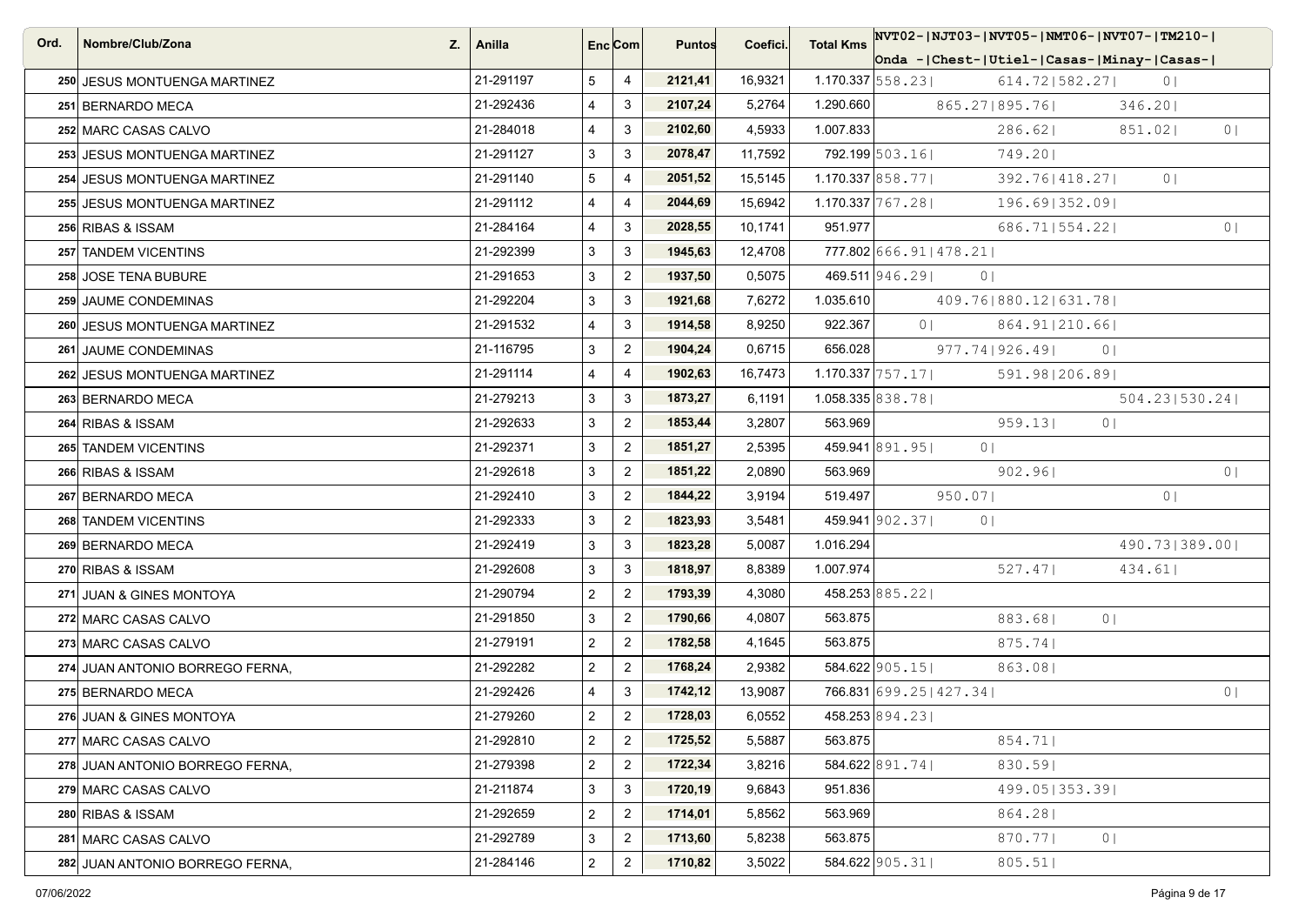| Ord. | Nombre/Club/Zona<br>Z.          | Anilla    | Enc <sub>i</sub> Com |                | <b>Puntos</b> | Coefici. | <b>Total Kms</b> | NVT02- NJT03- NVT05- NMT06- NVT07- TM210-                              |
|------|---------------------------------|-----------|----------------------|----------------|---------------|----------|------------------|------------------------------------------------------------------------|
|      |                                 |           |                      |                |               |          |                  | Onda -   Chest-   Utiel-   Casas-   Minay-   Casas-                    |
|      | 283 JAUME CONDEMINAS            | 21-292181 | 3                    | 3              | 1704,82       | 8,1875   | 1.035.610        | 200.42   859.35   645.04                                               |
|      | 284 MARC CASAS CALVO            | 21-291842 | 4                    | 4              | 1697,18       | 11,7871  | 1.395.794        | 188.00<br>218.88   458.02                                              |
|      | 285 JOSE TENA BUBURE            | 21-291612 | 3                    | $\overline{2}$ | 1691,70       | 5,3887   |                  | $578.422$ 807.26 884.42<br>0 <sub>1</sub>                              |
|      | 286 JUAN ANTONIO BORREGO FERNA, | 21-226430 | $\overline{a}$       | $\overline{2}$ | 1683,82       | 3,4659   |                  | 584.622 916.70<br>767.11                                               |
|      | 287 JUAN & GINES MONTOYA        | 21-270944 | 5                    | 3              | 1680,51       | 10,3072  |                  | $1.115.747 \mid 753.01 \mid 477.53 \mid 449.94 \mid$<br>0 <sub>1</sub> |
|      | 288 JESUS MONTUENGA MARTINEZ    | 21-291069 | 3                    | $\mathbf{2}$   | 1673,31       | 5,6715   |                  | 453.899 737.14<br>$\circ$                                              |
|      | 289 JUAN ANTONIO BORREGO FERNA. | 21-292295 | $\overline{a}$       | $\overline{2}$ | 1673,29       | 4,9542   |                  | 584.622 856.26<br>817.02                                               |
|      | 290 JUAN & GINES MONTOYA        | 21-290867 | 3                    | $\overline{2}$ | 1671,43       | 7,3923   |                  | 458.253 847.71<br>0 <sub>1</sub>                                       |
|      | 291 MARC CASAS CALVO            | 21-291785 | 3                    | $\overline{2}$ | 1668,88       | 6,2427   | 563.875          | 0 <sup>1</sup><br>800.86                                               |
|      | 292 TANDEM VICENTINS            | 21-292869 | 3                    | $\overline{2}$ | 1668,79       | 7,3005   |                  | 459.941 840.90<br>0 <sub>1</sub>                                       |
|      | 293 JUAN ANTONIO BORREGO FERNA, | 21-284283 | $\overline{c}$       | $\overline{2}$ | 1665,74       | 4,9578   |                  | 584.622 857.39<br>808.33                                               |
|      | 294 JESUS MONTUENGA MARTINEZ    | 21-290986 | 4                    | 3              | 1651,98       | 6,9864   | 1.398.543        | 0 <sub>1</sub><br>753.26   453.55   445.16                             |
|      | 295 MARC CASAS CALVO            | 21-291784 | 3                    | 3              | 1635,32       | 11,5520  | 951.836          | 270.91 659.83                                                          |
|      | 296 MARC CASAS CALVO            | 21-292125 | 3                    | 3              | 1628,58       | 8,7238   | 951.836          | 416.32 306.83                                                          |
|      | 297 JUAN ANTONIO BORREGO FERNA, | 21-292262 | $\overline{a}$       | $\overline{2}$ | 1622,31       | 5,6165   |                  | 584.622 769.08<br>853.21                                               |
|      | 298 MARC CASAS CALVO            | 21-292140 | 3                    | $\overline{2}$ | 1620,82       | 5,8158   | 563.875          | 726.70<br>0 <sup>1</sup>                                               |
|      | 299 BERNARDO MECA               | 21-279211 | 3                    | $\overline{2}$ | 1620,79       | 5,2633   | 638.792          | 784.58<br>0 <sup>1</sup>                                               |
|      | 300 JUAN ANTONIO BORREGO FERNA, | 21-292905 | $\overline{a}$       | $\overline{2}$ | 1618,25       | 5,5746   |                  | 584.622 811.82<br>$806.42$                                             |
|      | 301 JUAN & GINES MONTOYA        | 21-279254 | $\overline{a}$       | $\overline{2}$ | 1612,91       | 8,0295   |                  | 458.253 826.18                                                         |
|      | 302 JOSE TENA BUBURE            | 21-291637 | 3                    | $\overline{2}$ | 1571,63       | 8,7867   |                  | 469.511 805.21<br>0 <sub>1</sub>                                       |
|      | 303 BERNARDO MECA               | 21-292440 | 3                    | $\overline{2}$ | 1535,96       | 8,7373   |                  | 452.627 846.13<br>0 <sub>1</sub>                                       |
|      | 304 RIBAS & ISSAM               | 21-292611 | $\overline{a}$       | $\overline{2}$ | 1528,01       | 7,2480   | 563.969          | 704.82                                                                 |
|      | 305 JESUS MONTUENGA MARTINEZ    | 21-291087 | 3                    | $\overline{2}$ | 1517,58       | 7,2411   |                  | 453.899 614.23<br>0 <sup>1</sup>                                       |
|      | 306 RIBAS & ISSAM               | 21-292665 | 3                    | 3              | 1516,07       | 10,0725  | 951.977          | 297.95<br>399.61                                                       |
|      | 307 TANDEM VICENTINS            | 21-292390 | 3                    | 3              | 1507,29       | 11,0118  |                  | 777.802 344.83   247.81                                                |
|      | 308 MARC CASAS CALVO            | 21-292795 | 3                    | $\overline{2}$ | 1500,83       | 4,7403   | 563.875          | 569.02<br>0 <sup>1</sup>                                               |
|      | 309 RIBAS & ISSAM               | 21-292602 | 3                    | $\overline{2}$ | 1493,05       | 5,9347   | 563.969          | 598.381<br>0 <sup>1</sup>                                              |
|      | 310 JOSE TENA BUBURE            | 21-291636 | 3                    | $\mathbf{3}$   | 1476,77       | 9,6035   |                  | 964.366 785.61   303.00  <br>$388.14$                                  |
|      | 311 JUAN ANTONIO BORREGO FERNA. | 21-284105 | $\overline{a}$       | $\overline{c}$ | 1435,39       | 5,9998   |                  | 584.622 812.01<br>623.37                                               |
|      | 312 MANUEL RODRIGUEZ CORRALES   | 21-292574 | 3                    | $\overline{2}$ | 1433,71       | 5,4472   |                  | 783.604 869.71   564.00                                                |
|      | 313 RIBAS & ISSAM               | 21-292632 | 3                    | $\overline{a}$ | 1402,19       | 3,3324   | 563.969          | 412.93<br>0 <sub>1</sub>                                               |
|      | 314 MANUEL RODRIGUEZ CORRALES   | 21-279454 | 3                    | $\overline{2}$ | 1393,92       | 9,9507   |                  | 463.809 782.44<br>0 <sub>1</sub>                                       |
|      | 315 JUAN ANTONIO BORREGO FERNA, | 21-292286 | $\overline{a}$       | $\mathbf{2}$   | 1390,34       | 6,7702   |                  | 584.622 623.29<br>767.04                                               |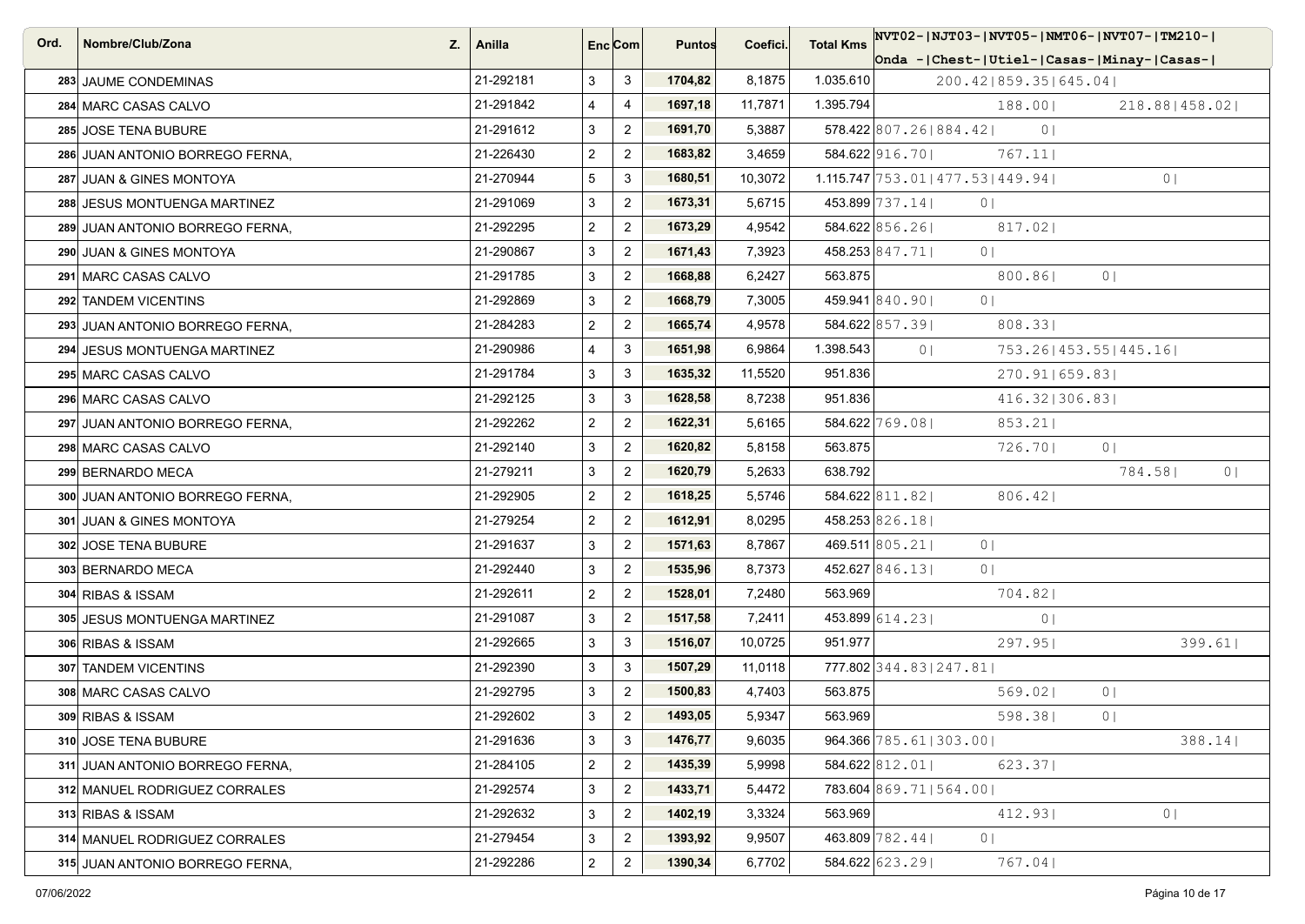| Ord. | Nombre/Club/Zona<br>Z.            | Anilla    | Enc Com                 |                | <b>Puntos</b> | Coefici. | <b>Total Kms</b> |                         | NVT02- NJT03- NVT05- NMT06- NVT07- TM210-         |                |                |                |
|------|-----------------------------------|-----------|-------------------------|----------------|---------------|----------|------------------|-------------------------|---------------------------------------------------|----------------|----------------|----------------|
|      |                                   |           |                         |                |               |          |                  |                         | Onda - Chest-   Utiel-   Casas-   Minay-   Casas- |                |                |                |
|      | 316 JAUME CONDEMINAS              | 21-292220 | 3                       | 3              | 1385,90       | 8,8341   | 1.035.610        |                         | 361.59 820.01 204.29                              |                |                |                |
|      | 317 RIBAS & ISSAM                 | 21-279319 | 3                       | $\overline{2}$ | 1372,05       | 8,1587   | 563.969          |                         | 617.081                                           |                | 0 <sup>1</sup> |                |
|      | 318 JUAN & GINES MONTOYA          | 21-279257 | 4                       | $\overline{2}$ | 1358,94       | 5,3941   | 525.123          | 0 429.79                | 0 <sub>1</sub>                                    |                |                |                |
|      | 319 TANDEM VICENTINS              | 21-292362 | 3                       | $\mathbf{3}$   | 1347,61       | 14,2024  |                  | 777.802 376.04   233.37 |                                                   |                |                |                |
|      | 320 JUAN ANTONIO BORREGO FERNA,   | 21-284103 | $\overline{a}$          | $\overline{2}$ | 1343,35       | 4,1326   |                  | 584.622 914.77          | 428.57                                            |                |                |                |
|      | 321 TANDEM VICENTINS              | 21-292386 | $\overline{a}$          | $\overline{2}$ | 1326,84       | 7,2596   |                  | 459.941 419.15          |                                                   |                |                |                |
|      | 322 JUAN & GINES MONTOYA          | 21-279204 | $\overline{a}$          | $\overline{2}$ | 1311,99       | 6,9787   |                  | 567.164 770.23   541.75 |                                                   |                |                |                |
|      | 323 J. MANUEL SEBASTIAN HERNANDEZ | 21-144030 | 3                       | 3              | 1305,24       | 7,6988   | 1.142.332        |                         | 204.381704.001396.861                             |                |                |                |
|      | 324 JESUS MONTUENGA MARTINEZ      | 21-291089 | 5                       | 3              | 1302,89       | 6,6934   | 1.356.502        | 0 <sup>1</sup>          | 863.86 210.70 228.32                              |                |                |                |
|      | 325 MARC CASAS CALVO              | 21-292080 | 3                       | $\overline{2}$ | 1302,78       | 5,7699   | 563.875          |                         | 395.80                                            | 0 <sup>1</sup> |                |                |
|      | 326 JESUS MONTUENGA MARTINEZ      | 21-291131 | 4                       | 3              | 1280,40       | 12,3805  | 922.367          | 0 <sub>1</sub>          | $174.72$  486.10                                  |                |                |                |
|      | 327 JUAN ANTONIO BORREGO FERNA,   | 21-292923 | $\overline{a}$          | $\overline{2}$ | 1275,14       | 6,9447   |                  | 584.622 726.19          | 548.95                                            |                |                |                |
|      | 328 JESUS MONTUENGA MARTINEZ      | 21-291178 | $\overline{a}$          | $\overline{2}$ | 1270,51       | 6,2437   |                  | 453.899 328.34          |                                                   |                |                |                |
|      | 329 JAUME CONDEMINAS              | 21-292194 | 3                       | $\overline{2}$ | 1239,27       | 5,6667   | 656.028          |                         | 409.79 829.47                                     | 0 <sup>1</sup> |                |                |
|      | 330 JUAN ANTONIO BORREGO FERNA,   | 21-292932 | $\overline{a}$          | $\overline{2}$ | 1236,21       | 6,3367   |                  | 584.622 812.33          | 423.87                                            |                |                |                |
|      | 331 MARC CASAS CALVO              | 21-292109 | 3                       | $\overline{2}$ | 1226,69       | 5,0430   | 563.875          |                         | 294.401                                           | 0 <sup>1</sup> |                |                |
|      | 332 MARC CASAS CALVO              | 21-292130 | 3                       | $\overline{2}$ | 1220,68       | 8,2047   | 563.875          |                         | 444.38                                            | 0 <sup>1</sup> |                |                |
|      | 333 JESUS MONTUENGA MARTINEZ      | 21-291202 | $\overline{a}$          | $\overline{2}$ | 1199,85       | 6,6843   |                  | 453.899 263.68          |                                                   |                |                |                |
|      | 334 JAUME CONDEMINAS              | 21-292199 | 3                       | $\overline{2}$ | 1194,46       | 5,9415   | 656.028          |                         | 533.95 660.49                                     | 0 <sup>1</sup> |                |                |
|      | 335 JESUS MONTUENGA MARTINEZ      | 21-291189 | 3                       | $\overline{2}$ | 1184,17       | 9,6251   |                  | 453.899 378.36          | 0 <sub>1</sub>                                    |                |                |                |
|      | 336 J. MANUEL SEBASTIAN HERNANDEZ | 21-291949 | 3                       | $\overline{2}$ | 1173,55       | 9,2856   | 538.735          |                         | 801.31                                            | 0 <sub>1</sub> |                |                |
|      | 337 MARC CASAS CALVO              | 21-292732 | 4                       | $\overline{2}$ | 1170,42       | 5,8051   | 563.875          |                         | 262.78                                            | 0 <sup>1</sup> |                | 0 <sub>1</sub> |
|      | 338 BERNARDO MECA                 | 21-292417 | 3                       | $\overline{2}$ | 1104,27       | 4,5795   |                  | 584.998 912.50          | 191.76                                            |                |                | 0 <sub>1</sub> |
|      | 339 MARC CASAS CALVO              | 21-291875 | 3                       | $\overline{2}$ | 1095,57       | 4,4314   | 951.836          |                         | 882.62 212.94                                     |                |                |                |
|      | 340 JUAN ANTONIO BORREGO FERNA,   | 21-292296 | $\overline{a}$          | $\overline{2}$ | 1075,39       | 7,4008   |                  | $584.622$ 664.40        | 410.98                                            |                |                |                |
|      | 341 MARC CASAS CALVO              | 21-292799 | 4                       | $\overline{2}$ | 1073,27       | 7,0130   | 563.875          |                         | 193.061                                           | 0 <sub>1</sub> | 0 <sub>1</sub> |                |
|      | 342 JAUME CONDEMINAS              | 21-292183 | 3                       | $\overline{2}$ | 1072,53       | 5,7720   | 656.028          |                         | 227.46   845.06                                   | 0 <sup>1</sup> |                |                |
|      | 343 JUAN ANTONIO BORREGO FERNA.   | 21-292261 | $\overline{c}$          | $\overline{2}$ | 1057,37       | 6,9371   |                  | 584.622 784.19          | 273.16                                            |                |                |                |
|      | 344 JESUS MONTUENGA MARTINEZ      | 21-291182 | $\overline{\mathbf{c}}$ | $\mathbf{1}$   | 1000,00       | 0,0189   | 205.929          | 0 <sub>1</sub>          |                                                   |                |                |                |
|      | 345 JUAN ANTONIO BORREGO FERNA.   | 21-292255 | $\overline{\mathbf{c}}$ | $\overline{2}$ | 995,95        | 7,2978   |                  | 584.622 742.39          | 253.56                                            |                |                |                |
|      | 346 JESUS MONTUENGA MARTINEZ      | 21-290980 | 3                       | $\mathbf{1}$   | 978,56        | 0,2459   | 205.929          | 0 <sub>1</sub>          | 0 <sub>1</sub>                                    |                |                |                |
|      | 347 MARC CASAS CALVO              | 21-291819 | 1                       |                | 975,82        | 0,3027   | 215.752          |                         |                                                   |                |                |                |
|      | 348 MARC CASAS CALVO              | 21-292116 | $\overline{a}$          |                | 975,73        | 0,3216   | 215.752          |                         | 0 <sub>1</sub>                                    |                |                |                |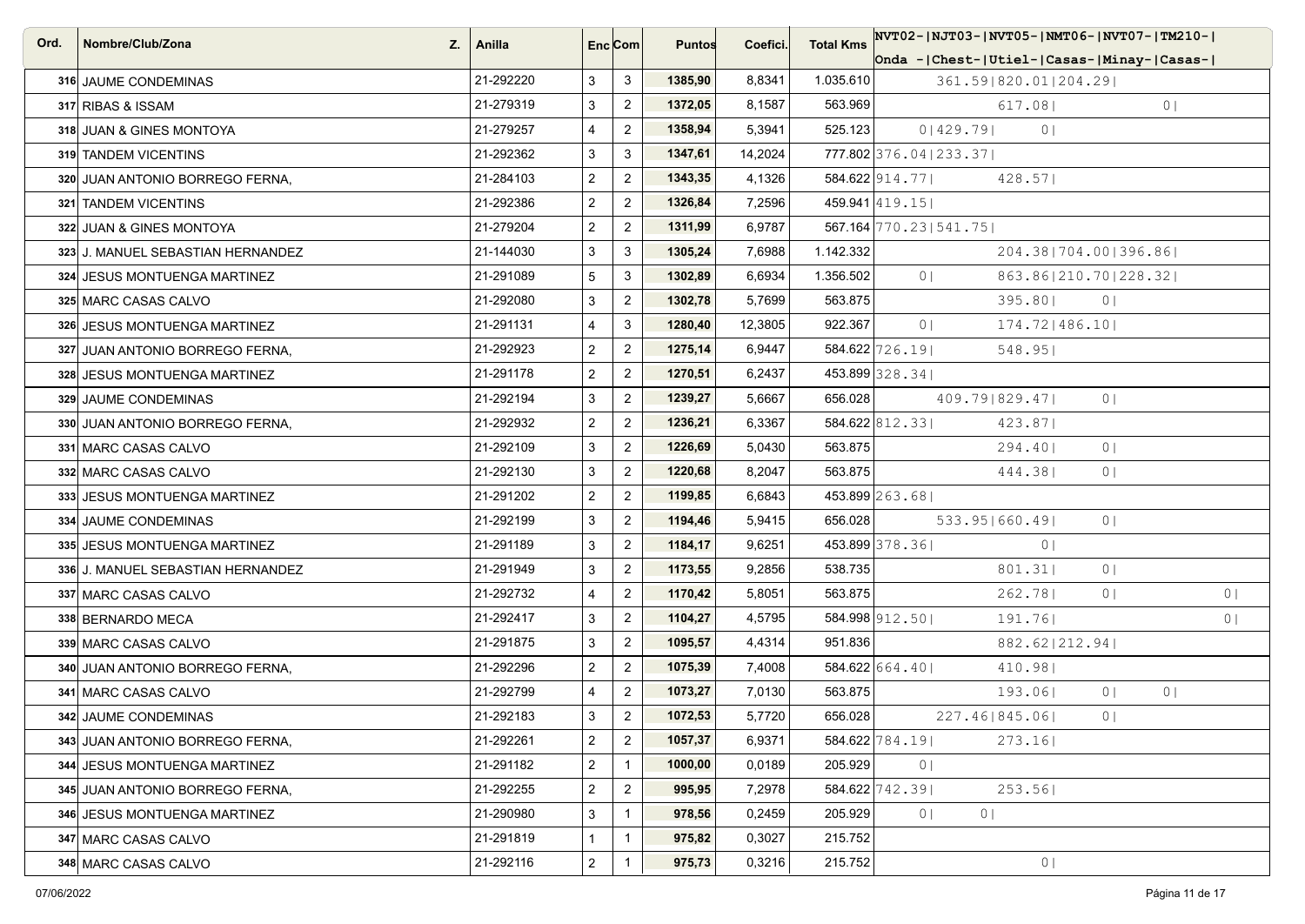| Ord. | Nombre/Club/Zona<br>Z.          | Anilla    | Enc <sub>i</sub> Com |                | <b>Puntos</b> | Coefici. | <b>Total Kms</b> | NVT02- NJT03- NVT05- NMT06- NVT07- TM210-           |  |  |  |
|------|---------------------------------|-----------|----------------------|----------------|---------------|----------|------------------|-----------------------------------------------------|--|--|--|
|      |                                 |           |                      |                |               |          |                  | Onda -   Chest-   Utiel-   Casas-   Minay-   Casas- |  |  |  |
|      | 349 JUAN ANTONIO BORREGO FERNA, | 21-284134 | 1                    | $\mathbf{1}$   | 974,17        | 0,2059   | 314.016          | 974.16                                              |  |  |  |
|      | 350 BERNARDO MECA               | 21-292420 | $\overline{2}$       | $\overline{c}$ | 970,03        | 6,5169   |                  | 624.836 723.96<br>246.05                            |  |  |  |
|      | 351 MARC CASAS CALVO            | 21-292792 | $\mathbf{1}$         | $\overline{1}$ | 966,98        | 0,5297   | 215.752          |                                                     |  |  |  |
|      | 352 MARC CASAS CALVO            | 21-291843 | $\overline{2}$       | $\overline{1}$ | 966,81        | 0,5486   | 215.752          | 0 <sub>1</sub>                                      |  |  |  |
|      | 353 MARC CASAS CALVO            | 21-292773 | $\mathbf{1}$         | $\overline{1}$ | 966,64        | 0,5675   | 215.752          |                                                     |  |  |  |
|      | 354 MARC CASAS CALVO            | 21-292807 | $\mathbf{1}$         | $\mathbf{1}$   | 966,64        | 0,5864   | 215.752          |                                                     |  |  |  |
|      | 355 MARC CASAS CALVO            | 21-291871 | $\overline{2}$       | $\overline{1}$ | 966,47        | 0,6053   | 215.752          | 0 <sub>1</sub>                                      |  |  |  |
|      | 356 MARC CASAS CALVO            | 21-292728 | $\mathbf{1}$         |                | 964,62        | 0,6621   | 215.752          |                                                     |  |  |  |
|      | 357 JESUS MONTUENGA MARTINEZ    | 21-290970 | $\overline{2}$       | $\overline{1}$ | 962,11        | 0,7567   | 205.929          | 0 <sub>1</sub>                                      |  |  |  |
|      | 358 MARC CASAS CALVO            | 21-284004 | $\mathbf{1}$         | $\mathbf{1}$   | 959,78        | 0,7945   | 215.752          |                                                     |  |  |  |
|      | 359 MARC CASAS CALVO            | 21-291734 | 3                    | $\overline{2}$ | 958,24        | 5,6656   | 951.836          | 467.35   490.88                                     |  |  |  |
|      | 360 TANDEM VICENTINS            | 21-292870 | $\mathbf{1}$         | $\mathbf{1}$   | 952,34        | 0,8891   | 208.950          |                                                     |  |  |  |
|      | 361 JAUME CONDEMINAS            | 21-292186 | $\overline{2}$       | $\overline{2}$ | 951,30        | 5,6897   | 719.326          | 463.06   488.23                                     |  |  |  |
|      | 362 RIBAS & ISSAM               | 21-284167 | $\overline{2}$       | $\mathbf{1}$   | 942,38        | 1,3052   | 215.799          | 0 <sub>1</sub>                                      |  |  |  |
|      | 363 JESUS MONTUENGA MARTINEZ    | 21-291150 | $\mathbf{1}$         | $\mathbf{1}$   | 941,16        | 1,3998   | 205.929          |                                                     |  |  |  |
|      | 364 TANDEM VICENTINS            | 21-279390 | $\overline{2}$       |                | 941,00        | 1,4187   | 208.950          | 0 <sup>1</sup>                                      |  |  |  |
|      | 365 JESUS MONTUENGA MARTINEZ    | 21-291171 | $\overline{2}$       | $\overline{1}$ | 940,99        | 1,4376   | 205.929          | 0 <sub>1</sub>                                      |  |  |  |
|      | 366 JUAN & GINES MONTOYA        | 21-279284 | $\overline{c}$       | $\mathbf{1}$   | 940,16        | 1,4755   | 208.106          | 0 <sub>1</sub>                                      |  |  |  |
|      | 367 RIBAS & ISSAM               | 21-292649 | $\overline{2}$       | $\mathbf{1}$   | 938,95        | 1,5890   | 215.799          | 0 <sub>1</sub>                                      |  |  |  |
|      | 368 JUAN ANTONIO BORREGO FERNA, | 21-284286 | $\mathbf{1}$         | $\overline{1}$ | 937,92        | 0,5159   |                  | 247.146 937.91                                      |  |  |  |
|      | 369 JESUS MONTUENGA MARTINEZ    | 21-291188 | $\overline{a}$       | $\mathbf 1$    | 934,52        | 1,7214   | 205.929          | 0 <sup>1</sup>                                      |  |  |  |
|      | 370 MANUEL RODRIGUEZ CORRALES   | 21-292833 | 3                    | $\overline{2}$ | 934,50        | 11,4374  |                  | 463.809 453.19<br>0 <sub>1</sub>                    |  |  |  |
|      | 371 MARC CASAS CALVO            | 21-292778 | $\overline{2}$       | $\mathbf{1}$   | 932,59        | 1,7592   | 215.752          | 0 <sub>1</sub>                                      |  |  |  |
|      | 372 JESUS MONTUENGA MARTINEZ    | 21-291078 | $\overline{2}$       |                | 932,21        | 1,8160   | 205.929          | 0 <sub>1</sub>                                      |  |  |  |
|      | 373 MARC CASAS CALVO            | 21-292071 | 3                    | $\overline{1}$ | 931,57        | 1,8727   | 215.752          | 0 <sub>1</sub><br>0                                 |  |  |  |
|      | 374 JOSE TENA BUBURE            | 21-291642 | $\overline{a}$       |                | 927,17        | 0,7143   |                  | 255.776 927.17<br>0 <sub>1</sub>                    |  |  |  |
|      | 375 JUAN ANTONIO BORREGO FERNA, | 21-284138 | $\mathbf{1}$         | $\mathbf 1$    | 925,66        | 1,2355   | 314.016          | 925.66                                              |  |  |  |
|      | 376 JUAN ANTONIO BORREGO FERNA. | 21-284136 | $\mathbf{1}$         | $\mathbf{1}$   | 925,44        | 1,2527   | 314.016          | 925.43                                              |  |  |  |
|      | 377 MARC CASAS CALVO            | 21-291857 | $\overline{a}$       | $\mathbf{1}$   | 916,94        | 2,1754   | 215.752          | 0 <sub>1</sub>                                      |  |  |  |
|      | 378 TANDEM VICENTINS            | 21-292347 | $\overline{c}$       | $\mathbf{1}$   | 915,04        | 2,2132   | 208.950          | 0 <sub>1</sub>                                      |  |  |  |
|      | 379 JESUS MONTUENGA MARTINEZ    | 21-291563 | $\mathbf{1}$         | $\mathbf{1}$   | 914,66        | 2,2511   | 205.929          |                                                     |  |  |  |
|      | 380 JESUS MONTUENGA MARTINEZ    | 21-291179 | $\overline{a}$       |                | 912,92        | 2,2889   | 205.929          | 0 <sup>1</sup>                                      |  |  |  |
|      | 381 TANDEM VICENTINS            | 21-292360 | $\overline{2}$       | $\mathbf{1}$   | 908,38        | 2,3456   | 208.950          | 0 <sub>1</sub>                                      |  |  |  |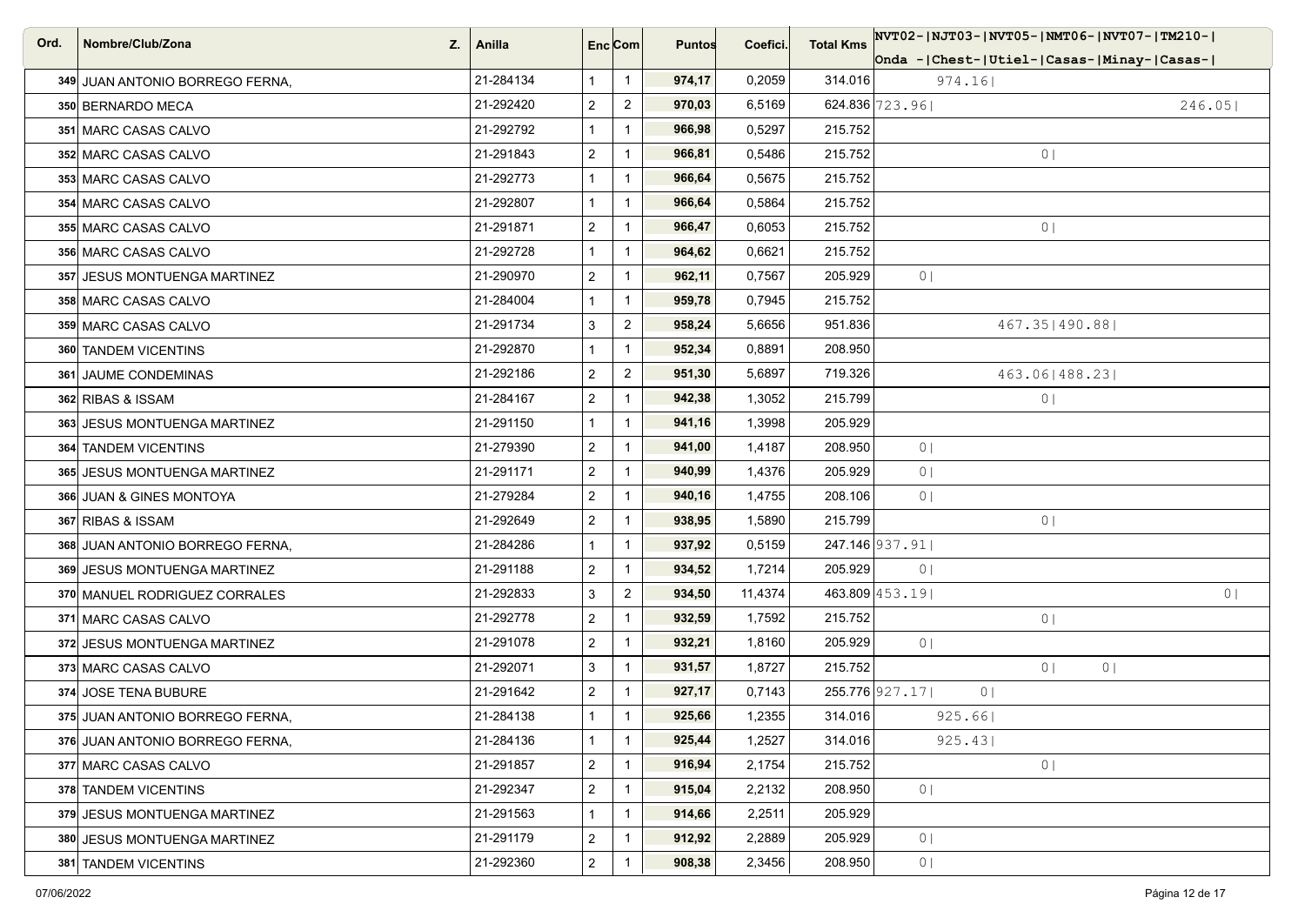| Ord. | Nombre/Club/Zona<br>Z.          | Anilla    | Enc[Com]       |                | <b>Puntos</b> | Coefici. | <b>Total Kms</b> | NVT02- NJT03- NVT05- NMT06- NVT07- TM210-          |
|------|---------------------------------|-----------|----------------|----------------|---------------|----------|------------------|----------------------------------------------------|
|      |                                 |           |                |                |               |          |                  | Onda - Chest-   Utiel-   Casas-   Minay-   Casas-  |
|      | 382 JUAN & GINES MONTOYA        | 21-290822 | $\overline{2}$ | $\overline{1}$ | 908,01        | 2,4213   | 208.106          | 0 <sub>1</sub>                                     |
|      | 383 MARC CASAS CALVO            | 21-292780 |                | $\overline{1}$ | 907,94        | 2,4402   | 215.752          |                                                    |
|      | 384 MARC CASAS CALVO            | 21-292731 | $\overline{c}$ | $\overline{1}$ | 907,79        | 2,4591   | 215.752          | 0 <sub>1</sub>                                     |
|      | 385 JUAN ANTONIO BORREGO FERNA, | 21-292291 | $\overline{2}$ | $\overline{1}$ | 907,44        | 1,1904   |                  | 247.146 907.44<br>0 <sub>1</sub>                   |
|      | 386 MARC CASAS CALVO            | 21-291878 |                | $\overline{1}$ | 907,42        | 2,5348   | 215.752          |                                                    |
|      | 387 MARC CASAS CALVO            | 21-291863 |                | $\overline{1}$ | 907,27        | 2,5537   | 215.752          |                                                    |
|      | 388 MARC CASAS CALVO            | 21-292762 |                | $\overline{1}$ | 907,20        | 2,5726   | 215.752          |                                                    |
|      | 389 JESUS MONTUENGA MARTINEZ    | 21-291569 | $\overline{2}$ | $\overline{1}$ | 906,51        | 2,6672   | 205.929          | 0 <sub>1</sub>                                     |
|      | 390 TANDEM VICENTINS            | 21-292876 | $\overline{2}$ | $\overline{1}$ | 903,95        | 2,8185   | 208.950          | 0 <sub>1</sub>                                     |
|      | 391 BERNARDO MECA               | 21-279382 | $\overline{2}$ | $\overline{1}$ | 901,71        | 2,8942   | 205.293          | 0 <sup>1</sup>                                     |
|      | 392 JESUS MONTUENGA MARTINEZ    | 21-291153 | 3              | $\overline{1}$ | 901,67        | 1,4880   |                  | 247.970 901.66<br>0 <sup>1</sup><br>0 <sub>1</sub> |
|      | 393 JOSE TENA BUBURE            | 21-291643 | $\overline{2}$ | $\overline{1}$ | 901,36        | 1,5079   |                  | 255.776 901.35<br>0 <sub>1</sub>                   |
|      | 394 JESUS MONTUENGA MARTINEZ    | 21-290969 | $\overline{2}$ | $\mathbf{1}$   | 899,89        | 2,9510   | 205.929          | 0 <sup>1</sup>                                     |
|      | 395 JUAN & GINES MONTOYA        | 21-292481 | $\overline{2}$ | $\overline{1}$ | 897,80        | 3,0077   | 208.106          | 0 <sup>1</sup>                                     |
|      | 396 JESUS MONTUENGA MARTINEZ    | 21-291072 | $\overline{2}$ | $\mathbf{1}$   | 894,57        | 3,1212   | 205.929          | 0 <sub>1</sub>                                     |
|      | 397 MARC CASAS CALVO            | 21-291810 |                | $\overline{1}$ | 894,25        | 3,1780   | 215.752          |                                                    |
|      | 398 JUAN & GINES MONTOYA        | 21-290921 | $\overline{2}$ | $\overline{1}$ | 884,52        | 3,4239   | 208.106          | 0 <sub>1</sub>                                     |
|      | 399 JUAN ANTONIO BORREGO FERNA, | 21-284118 |                | $\overline{1}$ | 881,92        | 2,0078   | 314.016          | 881.91                                             |
|      | 400 MARC CASAS CALVO            | 21-292123 | $\overline{c}$ | $\overline{1}$ | 880,83        | 3,4995   | 215.752          | 0 <sub>1</sub>                                     |
|      | 401 RIBAS & ISSAM               | 21-292656 |                | $\overline{1}$ | 880,54        | 3,5185   | 215.799          |                                                    |
|      | 402 MARC CASAS CALVO            | 21-291783 | $\overline{2}$ | $\overline{1}$ | 880,41        | 3,5563   | 215.752          | 0 <sub>1</sub>                                     |
|      | 403 MARC CASAS CALVO            | 21-292776 | $\overline{c}$ | $\overline{1}$ | 879,72        | 3,6130   | 215.752          | 0                                                  |
|      | 404 RIBAS & ISSAM               | 21-292653 | $\overline{2}$ | $\mathbf{1}$   | 875,88        | 3,6887   | 215.799          | 0 <sub>1</sub>                                     |
|      | 405 MANUEL RODRIGUEZ CORRALES   | 21-292569 |                | $\overline{1}$ | 874,50        | 3,7076   | 210.884          |                                                    |
|      | 406 JUAN & GINES MONTOYA        | 21-27925  | $\overline{2}$ | $\overline{1}$ | 870,56        | 3,8022   | 208.106          | 0 <sub>1</sub>                                     |
|      | 407 JUAN ANTONIO BORREGO FERNA, | 21-284126 |                | $\mathbf{1}$   | 870,00        | 2,2817   |                  | 247.146 870.00                                     |
|      | 408 RIBAS & ISSAM               | 21-292657 |                | $\mathbf{1}$   | 868,07        | 3,8779   | 215.799          |                                                    |
|      | 409 JOSE TENA BUBURE            | 21-291603 | $\overline{2}$ | $\overline{1}$ | 864,36        | 2,4205   |                  | 255.776 864.35<br>0 <sub>1</sub>                   |
|      | 410 MARC CASAS CALVO            | 21-292788 |                | $\overline{1}$ | 862,82        | 4,0292   | 215.752          |                                                    |
|      | 411 JUAN & GINES MONTOYA        | 21-279248 | $\overline{c}$ | $\overline{1}$ | 858,55        | 4,0670   | 208.106          | 0 <sub>1</sub>                                     |
|      | 412 BERNARDO MECA               | 21-292421 | $\overline{2}$ | $\mathbf{1}$   | 858,33        | 2,6586   |                  | 247.334 858.33<br>0 <sub>1</sub>                   |
|      | 413 JAUME CONDEMINAS            | 21-292185 | 3              | $\mathbf{2}$   | 849,58        | 6,3850   | 656.028          | 651.28   198.29  <br>0 <sup>1</sup>                |
|      | 414 JUAN ANTONIO BORREGO FERNA, | 21-279363 |                | $\overline{1}$ | 845,92        | 2,2480   | 314.016          | 845.92                                             |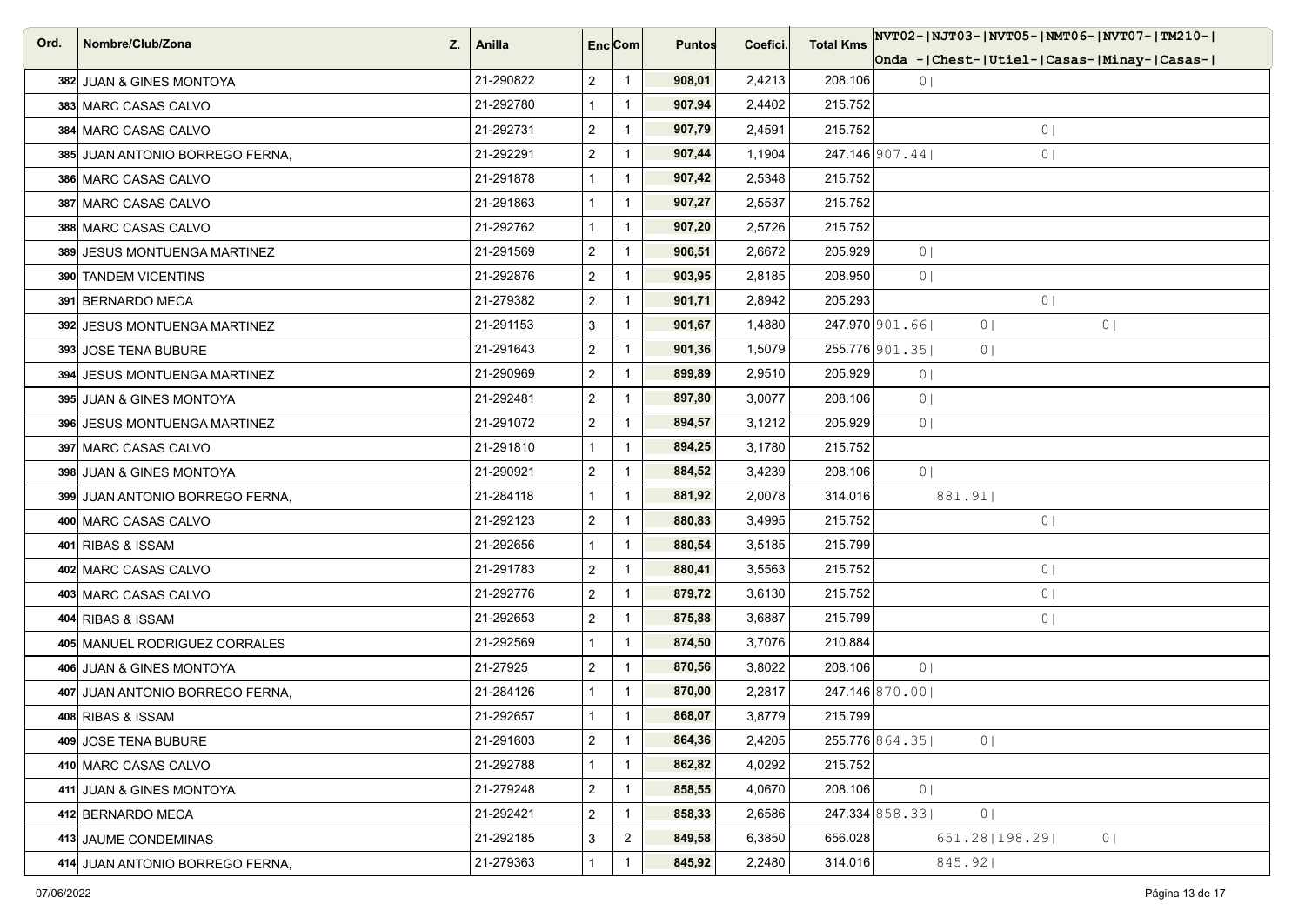| Ord. | Nombre/Club/Zona<br>Z.            | Anilla    | Enc <sub>i</sub> Com |                | <b>Puntos</b> | Coefici. | <b>Total Kms</b> | NVT02- NJT03- NVT05- NMT06- NVT07- TM210-           |
|------|-----------------------------------|-----------|----------------------|----------------|---------------|----------|------------------|-----------------------------------------------------|
|      |                                   |           |                      |                |               |          |                  | Onda -   Chest-   Utiel-   Casas-   Minay-   Casas- |
|      | 415 JUAN ANTONIO BORREGO FERNA,   | 21-284119 | $\mathbf{1}$         | $\overline{1}$ | 844,84        | 2,2823   | 314.016          | 844.83                                              |
|      | 416 JUAN ANTONIO BORREGO FERNA,   | 21-292273 | $\mathbf{1}$         | $\mathbf{1}$   | 844,75        | 2,2995   | 314.016          | 844.741                                             |
|      | 417 MARC CASAS CALVO              | 21-284020 | $\overline{2}$       | $\overline{2}$ | 841,82        | 9,5478   | 563.875          | 217.68                                              |
|      | 418 MARC CASAS CALVO              | 21-284017 | $\overline{2}$       | $\mathbf{1}$   | 834,33        | 4,3508   | 215.752          | 0 <sub>1</sub>                                      |
|      | 419 JESUS MONTUENGA MARTINEZ      | 21-291064 | $\mathbf{1}$         | $\overline{1}$ | 828,24        | 4,4454   | 205.929          |                                                     |
|      | 420 MARC CASAS CALVO              | 21-291893 | $\mathbf{1}$         | $\mathbf{1}$   | 827,98        | 4,4643   | 215.752          |                                                     |
|      | 421 J. MANUEL SEBASTIAN HERNANDEZ | 21-290968 | $\mathbf{1}$         | $\overline{1}$ | 825,32        | 4,6156   | 203.182          |                                                     |
|      | 422 MARC CASAS CALVO              | 21-292745 | $\overline{2}$       | $\overline{2}$ | 822,31        | 9,7100   | 563.875          | 216.67                                              |
|      | 423 JUAN ANTONIO BORREGO FERNA,   | 21-292910 | $\overline{2}$       | $\mathbf{1}$   | 821,49        | 3,1150   |                  | 247.146 821.49<br>0 <sub>1</sub>                    |
|      | 424 JUAN ANTONIO BORREGO FERNA,   | 21-292930 | $\mathbf{1}$         |                | 819,23        | 3,1348   |                  | 247.146 819.23                                      |
|      | 425 JUAN ANTONIO BORREGO FERNA,   | 21-292293 | $\mathbf{1}$         | $\overline{1}$ | 818,91        | 3,1546   |                  | 247.146 818.90                                      |
|      | 426 JUAN ANTONIO BORREGO FERNA,   | 21-292929 | $\overline{2}$       | $\mathbf{1}$   | 818,59        | 3,1745   |                  | 247.146 818.58<br>0 <sub>1</sub>                    |
|      | 427 MARC CASAS CALVO              | 21-291880 | $\overline{2}$       | $\mathbf 1$    | 818,57        | 4,7102   | 215.752          | 0 <sup>1</sup>                                      |
|      | 428 JUAN ANTONIO BORREGO FERNA,   | 21-292294 | $\mathbf{1}$         | $\mathbf{1}$   | 813,15        | 2,5569   | 314.016          | 813.14                                              |
|      | 429 MARC CASAS CALVO              | 21-291738 | $\mathbf{1}$         | $\overline{1}$ | 810,97        | 4,7480   | 215.752          |                                                     |
|      | 430 RIBAS & ISSAM                 | 21-292600 | $\mathbf{1}$         |                | 810,38        | 4,7669   | 215.799          |                                                     |
|      | 431 MARC CASAS CALVO              | 21-292784 | 1                    | $\mathbf{1}$   | 810,02        | 4,7859   | 215.752          |                                                     |
|      | 432 JUAN ANTONIO BORREGO FERNA,   | 21-284288 | $\mathbf{1}$         | $\mathbf{1}$   | 809,62        | 3,3927   |                  | 247.146 809.61                                      |
|      | 433 JUAN ANTONIO BORREGO FERNA,   | 21-292928 | $\mathbf{1}$         | $\mathbf{1}$   | 801,70        | 2,6427   | 314.016          | 801.70                                              |
|      | 434 J. MANUEL SEBASTIAN HERNANDEZ | 21-291554 | $\overline{2}$       | $\mathbf{1}$   | 800,10        | 4,8804   | 203.182          | 0 <sub>1</sub>                                      |
|      | 435 MARC CASAS CALVO              | 21-290173 | $\mathbf{1}$         | $\mathbf{1}$   | 794,71        | 4,8994   | 215.752          |                                                     |
|      | 436 JUAN ANTONIO BORREGO FERNA,   | 21-292918 | $\overline{2}$       | $\mathbf{1}$   | 794,12        | 3,5514   |                  | 247.146 794.12<br>0 <sub>1</sub>                    |
|      | 437 JESUS MONTUENGA MARTINEZ      | 21-291048 | $\overline{2}$       | $\overline{1}$ | 790,75        | 4,9183   | 205.929          | 0 <sub>1</sub>                                      |
|      | 438 MANUEL RODRIGUEZ CORRALES     | 21-291744 | $\overline{2}$       |                | 789,04        | 4,9372   | 210.884          | 0 <sub>1</sub>                                      |
|      | 439 J. MANUEL SEBASTIAN HERNANDEZ | 21-291673 | $\overline{2}$       | $\mathbf{1}$   | 785,96        | 5,0129   | 203.182          | 0 <sub>1</sub>                                      |
|      | 440 JESUS MONTUENGA MARTINEZ      | 21-291000 | $\overline{a}$       |                | 773,09        | 5,1831   | 205.929          | 0 <sub>1</sub>                                      |
|      | 441 JUAN & GINES MONTOYA          | 21-290897 | $\mathbf{1}$         | -1             | 772,19        | 5,2209   | 208.106          |                                                     |
|      | 442 MANUEL RODRIGUEZ CORRALES     | 21-292573 | $\overline{a}$       | $\mathbf{1}$   | 771,96        | 5,2399   | 210.884          | 0 <sub>1</sub>                                      |
|      | 443 MARC CASAS CALVO              | 21-279181 | $\overline{c}$       | $\mathbf{1}$   | 771,17        | 5,2588   | 215.752          | 0 <sub>1</sub>                                      |
|      | 444 TANDEM VICENTINS              | 21-292377 | $\overline{c}$       | $\mathbf{1}$   | 764,07        | 5,3723   | 208.950          | 0 <sub>1</sub>                                      |
|      | 445 JESUS MONTUENGA MARTINEZ      | 21-291103 | 3                    | $\overline{2}$ | 761,56        | 7,9833   |                  | 586.270 421.28<br>0  <br>340.27                     |
|      | 446 MARC CASAS CALVO              | 21-279167 | $\mathbf{1}$         | $\mathbf{1}$   | 748,94        | 5,4101   | 215.752          |                                                     |
|      | 447 JUAN ANTONIO BORREGO FERNA,   | 21-292922 | $\mathbf{1}$         | $\mathbf{1}$   | 741,19        | 2,7800   | 314.016          | 741.19                                              |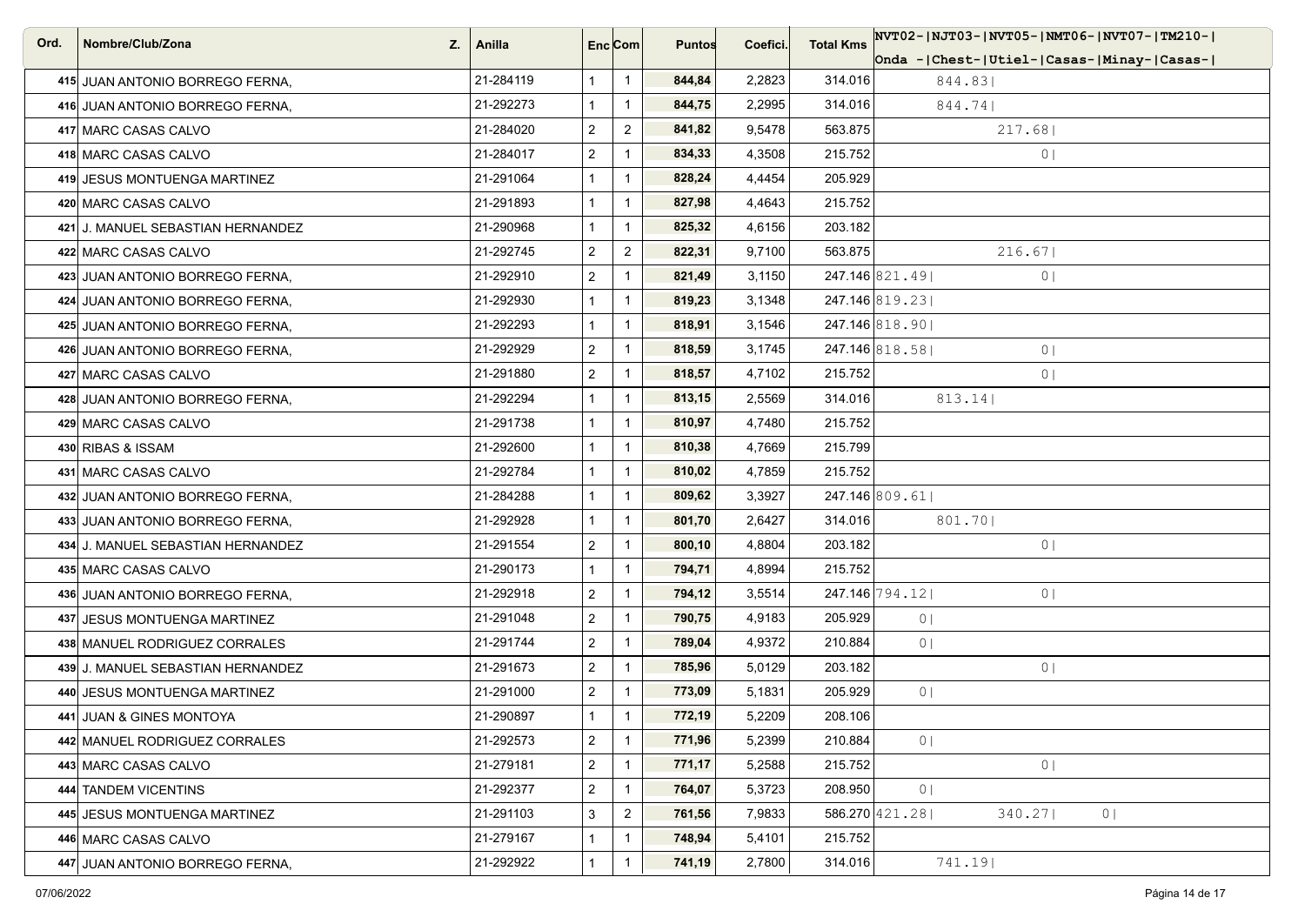| Ord. | Nombre/Club/Zona<br>Z.             | Anilla      | Enc Com        |                | <b>Puntos</b> | Coefici. | <b>Total Kms</b> | NVT02- NJT03- NVT05- NMT06- NVT07- TM210-      |
|------|------------------------------------|-------------|----------------|----------------|---------------|----------|------------------|------------------------------------------------|
|      |                                    |             |                |                |               |          |                  | Onda -  Chest-  Utiel-  Casas-  Minay-  Casas- |
|      | 448 MARC CASAS CALVO               | 21-291888   | $\overline{2}$ | $\mathbf{1}$   | 740,74        | 5,4479   | 215.752          | 0 <sub>1</sub>                                 |
|      | 449 RIBAS & ISSAM                  | 21-292650   | $\mathbf{1}$   | $\mathbf{1}$   | 739,92        | 5,4668   | 215.799          |                                                |
|      | 450 JUAN ANTONIO BORREGO FERNA.    | 21-279381   | $\mathbf{1}$   | $\mathbf{1}$   | 737,76        | 2,7971   | 314.016          | 737.76                                         |
|      | 451 MARC CASAS CALVO               | 21-292138   | $\mathbf{1}$   | $\mathbf{1}$   | 731,66        | 5,5803   | 215.752          |                                                |
|      | 452 JESUS MONTUENGA MARTINEZ       | 21-291576   | $\overline{2}$ | $\mathbf{1}$   | 724,23        | 5,6938   | 205.929          | 0 <sub>1</sub>                                 |
|      | 453 MARC CASAS CALVO               | 21-291713   | $\overline{a}$ | $\mathbf{1}$   | 723,36        | 5,7317   | 215.752          | 0 <sup>1</sup>                                 |
|      | 454 MARC CASAS CALVO               | 21-291800   | 3              | $\overline{2}$ | 723,03        | 5,9915   | 951.836          | 426.62   296.41                                |
|      | 455 JESUS MONTUENGA MARTINEZ       | 21-291141   | $\overline{2}$ | $\mathbf{1}$   | 710,91        | 5,7884   | 205.929          | 0 <sup>1</sup>                                 |
|      | 456 BERNARDO MECA                  | 21-292404   | 1              | $\mathbf{1}$   | 698,45        | 4,1665   |                  | 247.334 698.45                                 |
|      | 457 JAUME CONDEMINAS               | 21-29210086 | $\mathbf{1}$   | $\mathbf 1$    | 693,84        | 2,8658   | 316.284          | 693.831                                        |
|      | 458 MARC CASAS CALVO               | 21-292110   | $\overline{a}$ | $\mathbf{1}$   | 688,18        | 5,9965   | 215.752          | 0 <sub>1</sub>                                 |
|      | 459 JUAN ANTONIO BORREGO FERNA,    | 21-292906   | $\mathbf{1}$   | $\mathbf{1}$   | 683,61        | 2,9001   | 314.016          | 683.601                                        |
|      | 460 JESUS MONTUENGA MARTINEZ       | 21-291203   | $\overline{2}$ | $\mathbf 1$    | 683,47        | 6,0533   | 205.929          | 0 <sup>1</sup>                                 |
|      | 461 JAUME CONDEMINAS               | 21-292187   | $\mathfrak{S}$ | $\overline{2}$ | 664,30        | 6,8864   | 656.028          | 423.40   240.89  <br>0 <sub>1</sub>            |
|      | 462 JUAN ANTONIO BORREGO FERNA,    | 21-284289   | $\mathbf{1}$   | $\mathbf{1}$   | 661,29        | 2,9344   | 314.016          | 661.29                                         |
|      | 463 JUAN ANTONIO BORREGO FERNA,    | 21-292933   | $\mathbf{1}$   | $\mathbf{1}$   | 654,66        | 2,9516   | 314.016          | 654.661                                        |
|      | 464 J. MANUEL SEBASTIAN HERNANDEZ  | 21-290966   | 1              | $\mathbf{1}$   | 648,08        | 6,1478   | 203.182          |                                                |
|      | 465 JUAN ANTONIO BORREGO FERNA,    | 21-284152   | $\mathbf{1}$   | $\mathbf{1}$   | 620,15        | 3,0031   | 314.016          | 620.15                                         |
|      | 466 JESUS MONTUENGA MARTINEZ       | 21-291095   | $\mathbf{1}$   | $\mathbf{1}$   | 619,93        | 6,2046   | 205.929          |                                                |
|      | 467 JOSE TENA BUBURE               | 21-291640   | $\overline{2}$ | $\mathbf{1}$   | 604,21        | 4,4641   |                  | 255.776 604.20<br>0 <sup>1</sup>               |
|      | 468 FRANCISCO JAVIER SERRANO AVALO | 21-292173   | $\mathbf{1}$   | $\mathbf{1}$   | 590,40        | 6,3748   | 219.761          |                                                |
|      | 469 JUAN ANTONIO BORREGO FERNA,    | 21-292249   | $\mathbf{1}$   | $\mathbf{1}$   | 559,02        | 3,1575   | 314.016          | 559.01                                         |
|      | 470 JUAN ANTONIO BORREGO FERNA,    | 21-292919   | $\overline{2}$ | $\mathbf{1}$   | 543,86        | 4,5831   |                  | 247.146 543.85<br>0 <sup>1</sup>               |
|      | 471 JUAN ANTONIO BORREGO FERNA,    | 21-292288   | $\overline{2}$ | $\mathbf{1}$   | 540,61        | 4,6030   |                  | $247.146$ 540.61<br>0 <sub>1</sub>             |
|      | 472 JUAN ANTONIO BORREGO FERNA,    | 21-284110   | $\mathbf{1}$   | $\mathbf{1}$   | 539,36        | 3,2262   | 314.016          | 539.35                                         |
|      | 473 JESUS MONTUENGA MARTINEZ       | 21-291097   | $\mathbf{1}$   | $\mathbf{1}$   | 535,10        | 6,5073   | 205.929          |                                                |
|      | 474 JUAN ANTONIO BORREGO FERNA,    | 21-292931   | $\mathbf{1}$   | $\mathbf{1}$   | 531,26        | 3,2776   | 314.016          | 531.261                                        |
|      | 475 TANDEM VICENTINS               | 21-292350   | $\mathbf{1}$   | $\mathbf{1}$   | 529,51        | 6,5262   | 208.950          |                                                |
|      | 476 MARC CASAS CALVO               | 21-291707   | $\overline{c}$ | $\mathbf{1}$   | 526,36        | 6,5451   | 215.752          | 0 <sub>1</sub>                                 |
|      | 477 JESUS MONTUENGA MARTINEZ       | 21-291088   | $\mathbf{1}$   | $\mathbf{1}$   | 515,70        | 4,6427   |                  | 247.970 515.70                                 |
|      | 478 JUAN & GINES MONTOYA           | 21-290792   | $\mathbf{1}$   | $\mathbf{1}$   | 510,52        | 6,6018   | 208.106          |                                                |
|      | 479 TANDEM VICENTINS               | 21-279392   | $\overline{2}$ | $\mathbf{1}$   | 500,78        | 6,6207   | 208.950          | 0 <sub>1</sub>                                 |
|      | 480 RIBAS & ISSAM                  | 21-292643   | $\overline{a}$ | $\mathbf{1}$   | 500,09        | 6,6397   | 215.799          | 0 <sub>1</sub>                                 |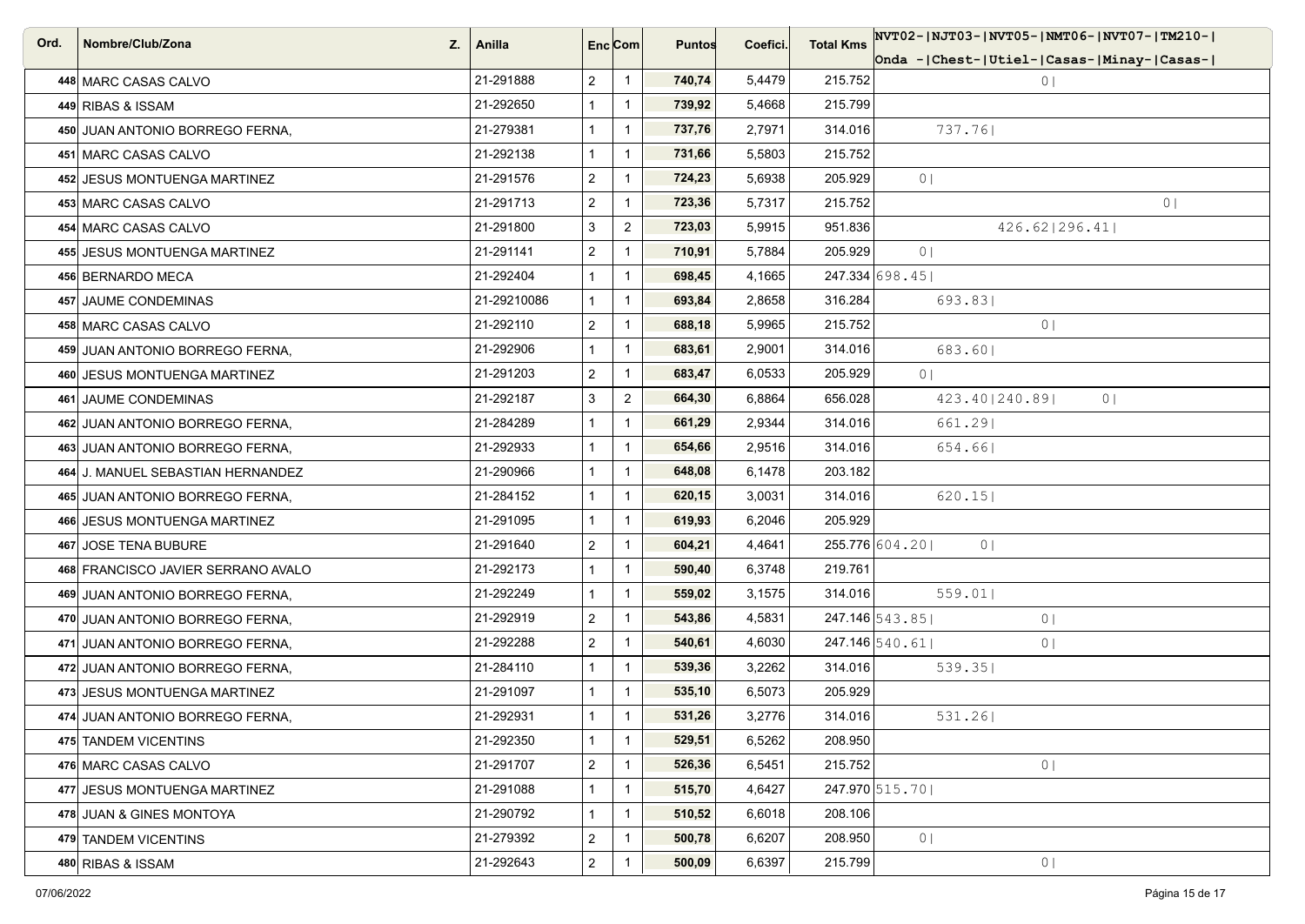| Ord. | Nombre/Club/Zona<br>Z.             | Anilla    | Enc <sub>i</sub> Com |                | <b>Puntos</b> | Coefici. | <b>Total Kms</b> | NVT02- NJT03- NVT05- NMT06- NVT07- TM210-           |
|------|------------------------------------|-----------|----------------------|----------------|---------------|----------|------------------|-----------------------------------------------------|
|      |                                    |           |                      |                |               |          |                  | Onda -   Chest-   Utiel-   Casas-   Minay-   Casas- |
|      | 481 JUAN ANTONIO BORREGO FERNA,    | 21-292259 |                      | $\overline{1}$ | 499,68        | 3,3291   | 314.016          | 499.67                                              |
|      | 482 JUAN ANTONIO BORREGO FERNA,    | 21-292914 |                      | $\mathbf{1}$   | 498,33        | 3,3463   | 314.016          | 498.32                                              |
|      | 483 JESUS MONTUENGA MARTINEZ       | 21-284277 |                      | $\overline{1}$ | 498,07        | 2,9730   | 338.300          | 498.071                                             |
|      | 484 MARC CASAS CALVO               | 21-292727 | $\overline{2}$       | $\overline{1}$ | 495,03        | 6,6775   | 215.752          | 0 <sub>1</sub>                                      |
|      | 485 JUAN ANTONIO BORREGO FERNA.    | 21-284111 | $\overline{2}$       | $\overline{2}$ | 486,36        | 8,3853   |                  | 584.622 283.54<br>202.81                            |
|      | 486 JESUS MONTUENGA MARTINEZ       | 21-291143 | $\overline{a}$       | $\mathbf{1}$   | 456,88        | 6,7532   | 205.929          | 0 <sup>1</sup>                                      |
|      | 487 JUAN & GINES MONTOYA           | 21-290896 | $\overline{2}$       | $\mathbf{1}$   | 451,19        | 6,7721   | 208.106          | 0 <sup>1</sup>                                      |
|      | 488 J. MANUEL SEBASTIAN HERNANDEZ  | 21-291570 |                      | $\mathbf{1}$   | 450,98        | 6,7910   | 203.182          |                                                     |
|      | 489 JUAN ANTONIO BORREGO FERNA.    | 21-292934 |                      | $\overline{1}$ | 449,04        | 3,0486   | 337.476          | 449.04                                              |
|      | 490 J. MANUEL SEBASTIAN HERNANDEZ  | 21-291581 |                      | $\mathbf{1}$   | 442,96        | 6,8099   | 203.182          |                                                     |
|      | 491 MARC CASAS CALVO               | 21-291872 | $\overline{2}$       | $\overline{1}$ | 434,98        | 6,8477   | 215.752          | 0 <sub>1</sub>                                      |
|      | 492 JUAN ANTONIO BORREGO FERNA,    | 21-284290 |                      | $\overline{1}$ | 434,75        | 3,0703   | 337.476          | 434.75                                              |
|      | 493 JUAN ANTONIO BORREGO FERNA,    | 21-292258 |                      | $\overline{1}$ | 432,57        | 3,4321   | 314.016          | 432.57                                              |
|      | 494 JUAN ANTONIO BORREGO FERNA,    | 21-284284 |                      | $\overline{1}$ | 426,41        | 3,5179   | 314.016          | 426.41                                              |
|      | 495 MARC CASAS CALVO               | 21-279173 |                      | $\overline{1}$ | 421,00        | 6,8667   | 215.752          |                                                     |
|      | 496 JUAN ANTONIO BORREGO FERNA,    | 21-284291 |                      | $\overline{1}$ | 415,52        | 3,5522   | 314.016          | 415.51                                              |
|      | 497 JUAN ANTONIO BORREGO FERNA,    | 21-292253 |                      | $\overline{1}$ | 404,01        | 3,1459   | 337.476          | 404.00                                              |
|      | 498 JUAN ANTONIO BORREGO FERNA,    | 21-284299 |                      | $\mathbf{1}$   | 401,96        | 3,1676   | 337.476          | 401.96                                              |
|      | 499 JAUME CONDEMINAS               | 21-292189 | $\overline{2}$       | $\mathbf{1}$   | 397,00        | 3,6208   | 316.284          | 397.00<br>0 <sup>1</sup>                            |
|      | 500 MARC CASAS CALVO               | 21-291853 |                      | $\overline{1}$ | 395,81        | 6,9234   | 215.752          |                                                     |
|      | 501 JUAN ANTONIO BORREGO FERNA,    | 21-292246 |                      | $\overline{1}$ | 366,52        | 3,6380   | 314.016          | 366.51                                              |
|      | 502 JUAN ANTONIO BORREGO FERNA,    | 21-284120 |                      | $\overline{1}$ | 358,20        | 3,6723   | 314.016          | 358.19                                              |
|      | 503 JOSE TENA BUBURE               | 21-291634 | $\overline{2}$       | $\overline{1}$ | 347,04        | 7,0369   | 213.735          | 0 <sub>1</sub>                                      |
|      | 504 JUAN ANTONIO BORREGO FERNA.    | 21-292939 |                      | $\overline{1}$ | 346,68        | 3,7238   | 314.016          | 346.68                                              |
|      | 505 FRANCISCO JAVIER SERRANO AVALO | 21-291836 |                      | $\overline{1}$ | 340,40        | 7,0747   | 219.761          |                                                     |
|      | 506 JESUS MONTUENGA MARTINEZ       | 21-290979 | $\overline{2}$       | $\mathbf{1}$   | 326,90        | 4,9204   |                  | 247.970 326.89<br>0 <sub>1</sub>                    |
|      | 507 JESUS MONTUENGA MARTINEZ       | 21-291090 | 3                    | $\mathbf{1}$   | 326,63        | 3,7410   | 562.810          | 0 326.63 <br>0 <sub>1</sub>                         |
|      | 508 MANUEL RODRIGUEZ CORRALES      | 21-292875 | $\overline{2}$       | $\overline{1}$ | 323,95        | 7,0937   | 210.884          | 0 <sup>1</sup>                                      |
|      | 509 RIBAS & ISSAM                  | 21-292680 | $\overline{c}$       | $\mathbf{1}$   | 311,00        | 7,1315   | 215.799          | 0 <sub>1</sub>                                      |
|      | 510 MANUEL RODRIGUEZ CORRALES      | 21-291668 |                      | $\overline{1}$ | 305,33        | 7,1693   | 210.884          |                                                     |
|      | 511 JOSE TENA BUBURE               | 21-291646 | 3                    | $\overline{1}$ | 305,10        | 3,2324   | 601.882          | 305.09<br>0 <sup>1</sup><br>0 <sub>1</sub>          |
|      | 512 RIBAS & ISSAM                  | 21-292679 |                      | $\mathbf{1}$   | 304,73        | 7,1882   | 215.799          |                                                     |
|      | 513 JUAN ANTONIO BORREGO FERNA,    | 21-292920 |                      | $\overline{1}$ | 270,83        | 3,7924   | 314.016          | 270.82                                              |